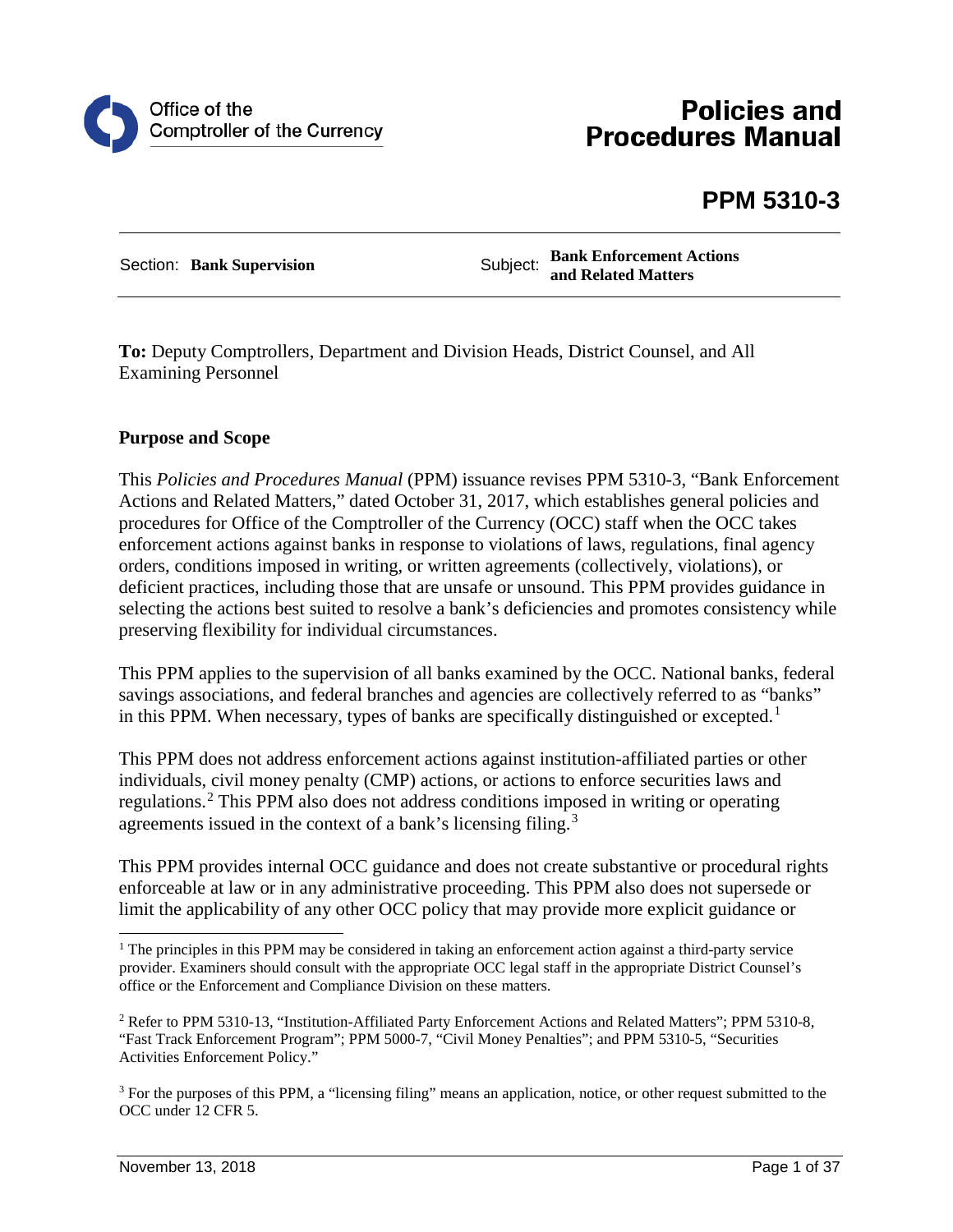establish supplemental procedures applicable to bank enforcement actions or treatment of supervisory or licensing issues arising from the various specialty areas (for example, consumer protection, Bank Secrecy Act (BSA)/anti-money laundering (AML), asset management, or information technology).

## **Contents**

| I.    |                                                                                     |  |
|-------|-------------------------------------------------------------------------------------|--|
| II.   |                                                                                     |  |
|       |                                                                                     |  |
|       |                                                                                     |  |
| III.  |                                                                                     |  |
|       |                                                                                     |  |
|       |                                                                                     |  |
|       |                                                                                     |  |
|       |                                                                                     |  |
| IV.   |                                                                                     |  |
|       |                                                                                     |  |
|       |                                                                                     |  |
| V.    |                                                                                     |  |
| VI.   |                                                                                     |  |
| VII.  |                                                                                     |  |
| VIII. |                                                                                     |  |
| IX.   |                                                                                     |  |
| X.    |                                                                                     |  |
|       |                                                                                     |  |
| XI.   |                                                                                     |  |
| XII.  |                                                                                     |  |
| XIII. |                                                                                     |  |
|       |                                                                                     |  |
|       |                                                                                     |  |
|       |                                                                                     |  |
|       | Appendix C: Bank Enforcement Action Processes and Time Frames25                     |  |
|       |                                                                                     |  |
|       |                                                                                     |  |
|       | Appendix F: Compliance With Enforcement Actions Page Template31                     |  |
|       | <b>Appendix G: Sample Write-Ups for Compliance With Enforcement Actions Section</b> |  |
|       |                                                                                     |  |
|       |                                                                                     |  |
|       |                                                                                     |  |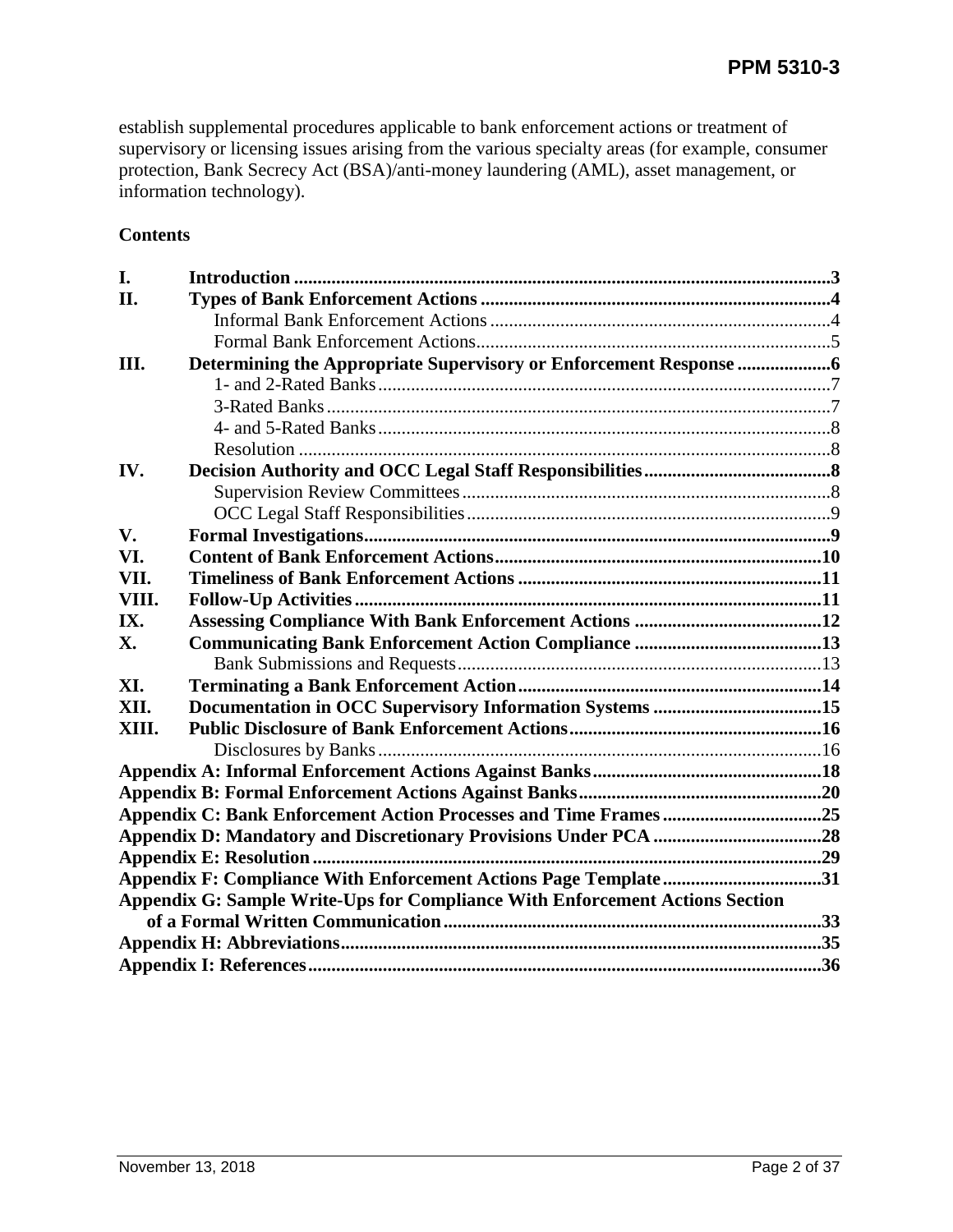## <span id="page-2-0"></span>**I. Introduction**

The OCC uses enforcement actions against banks to require a bank's board of directors (board)<sup>[4](#page-2-1)</sup> and management to take timely actions to correct a bank's deficient practices<sup>[5](#page-2-2)</sup> or violations (collectively, deficiencies). Enforcement actions against banks are more severe than matters requiring attention (MRA). Violations, concerns in MRAs, or unsafe or unsound practices *may*  serve as the basis for an enforcement action against a bank.

Deficient practices are practices or lack of practices that  $6$ 

- deviate from sound governance, internal control, or risk management principles and have the potential to adversely affect the bank's condition, including financial performance or risk profile, if not addressed, or
- result in substantive noncompliance with laws or regulations, enforcement actions, or conditions imposed in writing in connection with the approval of any applications or other requests by banks.

Clear communication between the OCC and a bank's board and management is critical. The OCC uses formal written communications, including reports of examination (ROE) and supervisory letters, to document and communicate the OCC's findings and conclusions from its supervisory review of a bank. Formal written communications may contain concerns in MRAs or citations of violations requiring corrective action. The actions that the board and management take or agree to take in response to violations and concerns in MRAs are factors in the OCC's decision to pursue a bank enforcement action and the severity of that action. In some cases, it may be appropriate for the OCC to pursue an enforcement action against a bank before the issuance of an examination's formal written communication to require correction of significant deficiencies as quickly as possible.

A bank's board and management must correct deficiencies in a timely manner. The OCC expects a bank's board to ensure compliance with bank enforcement actions within required time frames by

- holding management accountable for the bank's deficiencies.
- directing management to develop and implement corrective actions.
- approving necessary changes to the bank's policies, processes, procedures, and controls.
- establishing processes to monitor progress and verify and validate the effectiveness of management's corrective actions.

The OCC's policy is to identify deficient practices and violations in a timely manner and initiate bank enforcement actions to require corrective action well before deficiencies affect a bank's

<span id="page-2-1"></span> <sup>4</sup> In the case of federal branches and agencies, the use of "board of directors and management" refers to federal branch or agency management.

<span id="page-2-2"></span><sup>5</sup> Practices include a bank's policies, procedures, processes, and controls.

<span id="page-2-3"></span><sup>6</sup> Refer to the "Bank Supervision Process" booklet of the *Comptroller's Handbook*.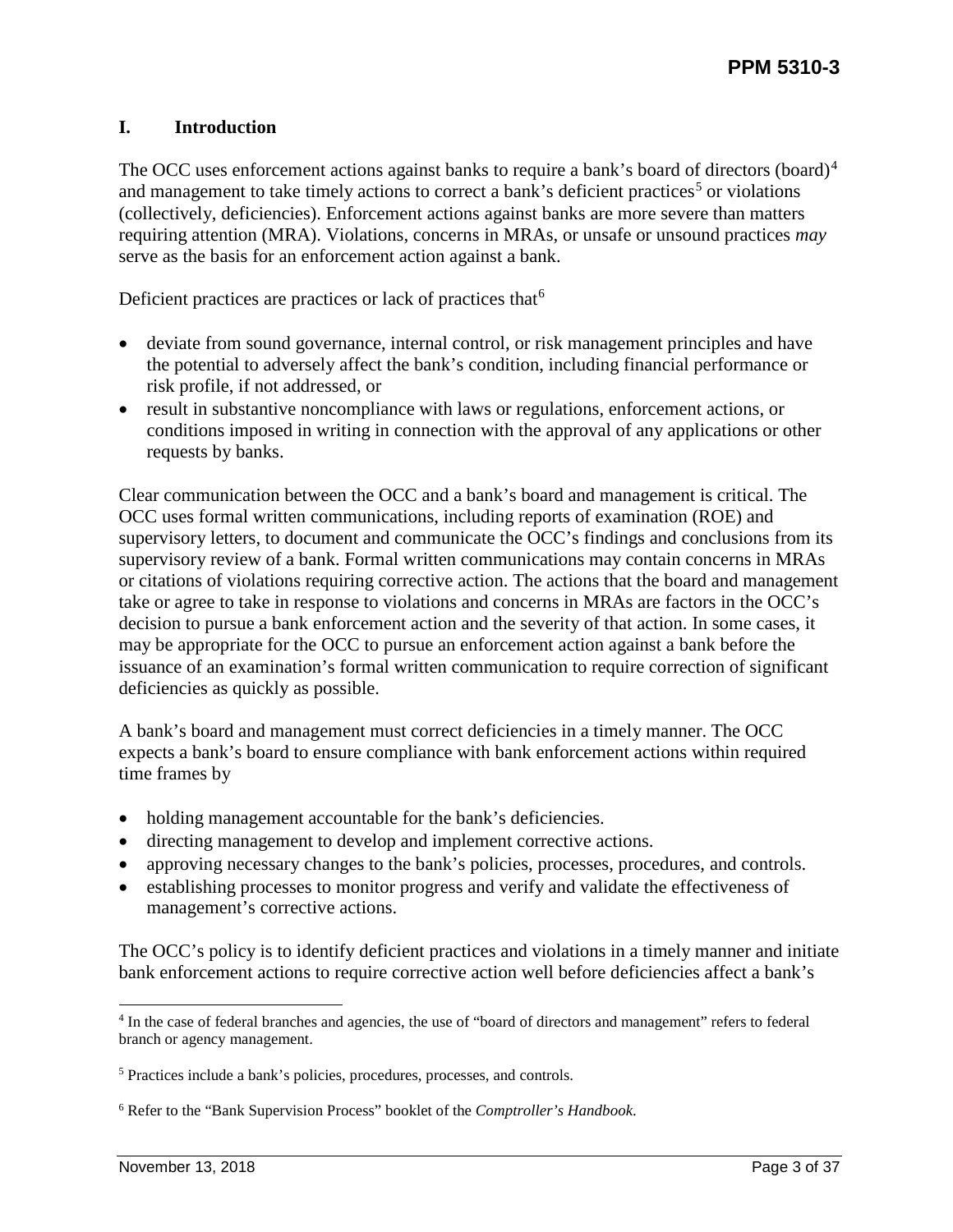financial condition or viability. The OCC's short- and long-term strategy for a bank with deficiencies is an important factor in determining the type of bank enforcement action(s) to use. The strategy considers the immediate actions needed to address the bank's deficiencies and what actions might be needed in the future if the deficiencies develop into more serious concerns (for example, deficiencies threatening the bank's viability). Although the primary objective of bank enforcement actions is remediation of a bank's deficiencies, bank enforcement actions also can enhance the OCC's position for timely and orderly resolution or receivership to protect the Deposit Insurance Fund. The documentation of bank enforcement actions, a bank's failure to comply with those actions, and the consequences of that failure are important components of the supervisory record to support more severe subsequent bank enforcement actions when necessary.

## <span id="page-3-0"></span>**II. Types of Bank Enforcement Actions**

Enforcement actions against banks can be either formal or informal. Enforcement actions against banks do not include restrictions imposed by the OCC in response to a bank's licensing filing or by operation of law (for example, mandatory restrictions pursuant to prompt corrective action (PCA) or consequences of being in "troubled condition" under 12 CFR 5).

## **Informal Bank Enforcement Actions**

<span id="page-3-1"></span>The OCC typically first cites a violation or documents a concern in an MRA in a formal written communication to address a bank's deficiencies.[7](#page-3-2) Examiners should consider an informal bank enforcement action when a bank's condition is sound but deficiencies have not been corrected in a timely manner or escalation beyond the OCC's citation of a violation or documentation of a concern in an MRA is otherwise warranted. The board's agreement or acceptance of an informal bank enforcement action can be indicative of its commitment to correct identified deficiencies before they adversely affect the bank's condition. Informal bank enforcement actions are typically not published or made available to the public.

Informal bank enforcement actions include

- all nonpublic bank enforcement actions:
	- − Commitment letters.
	- − Memorandums of understanding (MOU).
	- − Individual minimum capital ratios (IMCR).
	- − Notices of deficiency issued under 12 CFR 30.
- operating agreements.<sup>[8](#page-3-3)</sup>

<span id="page-3-2"></span> <sup>7</sup> Refer to the "Bank Supervision Process" booklet of the *Comptroller's Handbook* for more information.

<span id="page-3-3"></span><sup>8</sup> An operating agreement is a "written agreement" within the meaning of 12 USC 1818, which means that it is enforceable under 12 USC 1818. Only those operating agreements that do not relate to a bank's licensing filing are bank enforcement actions. Operating agreements that are associated with or result from a bank's licensing filing, while enforceable under 12 USC 1818, are not, however, bank enforcement actions for the purposes of this PPM.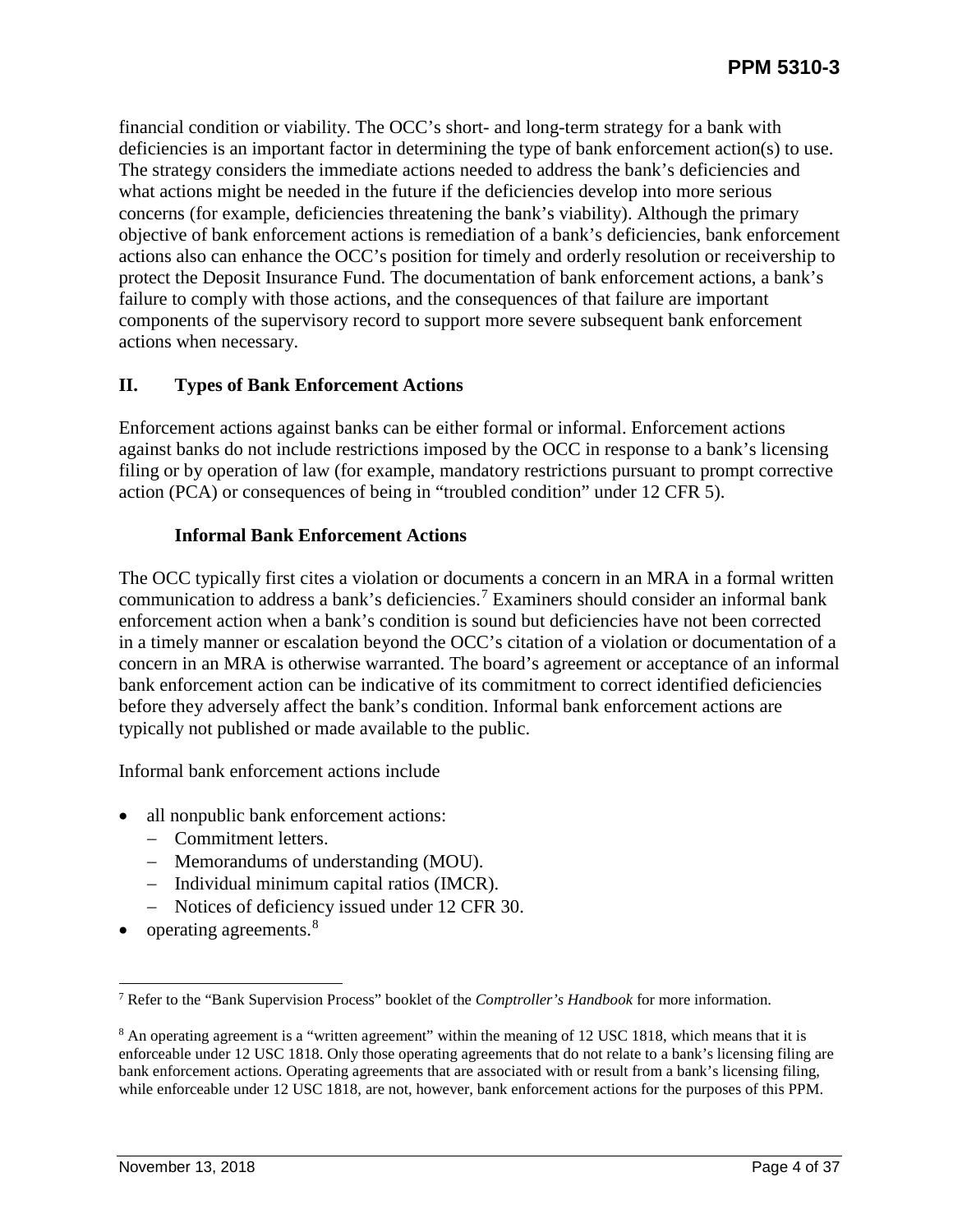<span id="page-4-0"></span>• conditions imposed in writing within the meaning of  $12 \text{ USC } 1818$ <sup>[9](#page-4-1)</sup>

#### **Formal Bank Enforcement Actions**

When a bank's deficiencies are severe, uncorrected, repeat, unsafe or unsound, or negatively affect the bank's condition, the OCC may use formal bank enforcement actions to support the agency's supervisory objectives. Formal bank enforcement actions are typically published or made available to the public and, with the exception of Gramm–Leach–Bliley Act (GLBA) agreements pursuant to 12 CFR 5.39 and formal agreements, formal bank enforcement actions also are enforceable through the federal court system. In addition, violations of a formal bank enforcement action can provide the legal basis for CMP assessments.

Formal bank enforcement actions include

- all bank enforcement actions enforceable by the OCC in federal court:
	- − Consent orders and cease-and-desist (C&D) orders.
	- − Restitution orders (a type of consent or C&D order).
	- − Capital directives.
	- − PCA directives.
	- − Safety and soundness orders issued under 12 CFR 30.
- formal agreements.
- GLBA agreements pursuant to 12 CFR 5.39 (regarding financial subsidiaries of national banks).
- CMPs (refer to PPM 5000-7).

Refer to appendixes A and B of this PPM for more information regarding informal and formal bank enforcement actions and appendix D for a detailed discussion of the mandatory and discretionary provisions of PCA.

Banks subject to certain formal bank enforcement actions (that is, C&D orders, consent orders, or formal agreements) are in "troubled condition," as defined in 12 CFR 5.51, unless the OCC otherwise informs the bank in writing.[10](#page-4-2) Banks in troubled condition must provide written notice to the OCC before adding or replacing directors or senior executive officers and are subject to restrictions on golden parachute payments.<sup>[11](#page-4-3)</sup> Consult with the appropriate OCC legal staff in the appropriate District Counsel's office (District Counsel) or the Bank Activities and

<span id="page-4-1"></span> <sup>9</sup> Only those conditions imposed in writing outside of an approval of a bank's licensing filing are bank enforcement actions. Conditions imposed in an approval of a bank's licensing filing are not bank enforcement actions and are not within the scope of this PPM.

<span id="page-4-2"></span><sup>&</sup>lt;sup>10</sup> A bank is also in "troubled condition" if it has a composite rating of 4 or 5 under the Uniform Financial Institutions Rating System or is informed in writing by the OCC that, based on information pertaining to the bank, the bank has been designated in "troubled condition." Refer to 12 CFR 5.51.

<span id="page-4-3"></span><sup>&</sup>lt;sup>11</sup> For more information, refer to 12 CFR 5.51, "Changes in Directors and Senior Executive Officers of a National Bank or Federal Savings Association"; the "Changes in Directors and Senior Executive Officers" booklet of the *Comptroller's Licensing Manual*; and 12 CFR 359, "Golden Parachute and Indemnification Payments."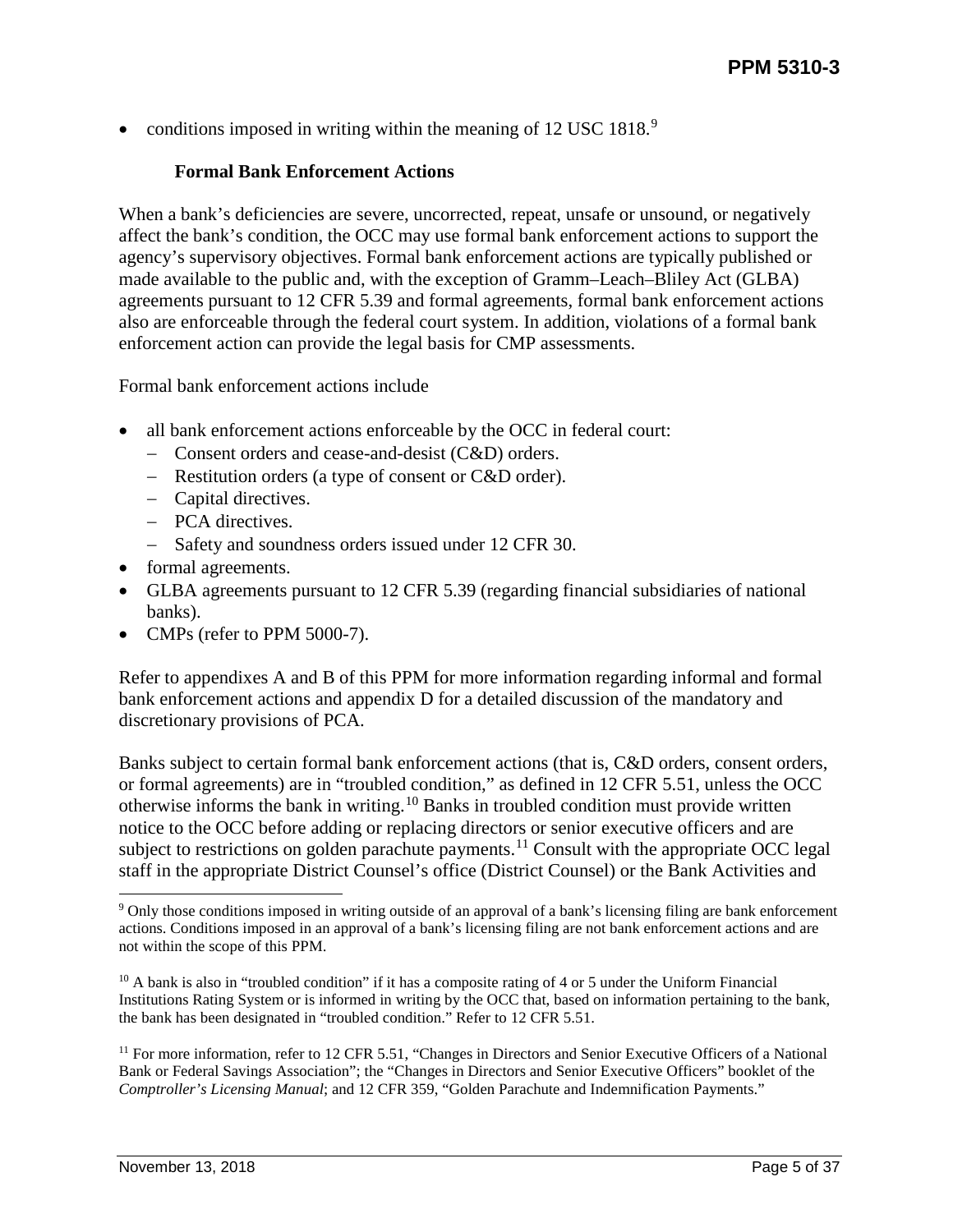Structure Division for more information regarding the consequences of "troubled condition," changes in directors or senior executive officers, or golden parachute payments.

#### <span id="page-5-0"></span>**III. Determining the Appropriate Supervisory or Enforcement Response**

Examiners should consider the following factors when determining the appropriate response to a bank's deficiencies. These factors do not represent an exhaustive list, and examiners may consider additional factors when warranted:

- The bank's condition as reflected by its composite and component CAMELS/ITCC<sup>[12](#page-5-1)</sup> or  $ROCA<sup>13</sup>$  $ROCA<sup>13</sup>$  $ROCA<sup>13</sup>$  ratings.
- The bank's risk profile, including trends.
- The nature, extent, and severity of the bank's deficiencies.
- The extent of any unsafe or unsound practices.
- The board and management's ability and willingness to correct deficiencies within an appropriate time frame.
- Potential adverse impact to bank customers, the Deposit Insurance Fund, or the public.
- The nature, extent, and severity of previously identified but uncorrected deficiencies.
- The bank's progress in achieving compliance with any existing enforcement actions.

The severity and direction of the bank's deficiencies, ratings, and level of risk are crucial factors to consider when deciding between an informal and formal bank enforcement action.

Notwithstanding a bank's composite CAMELS or ROCA rating, the bank's financial condition, or the board and management's ability or willingness, the OCC has a presumption in favor of a formal bank enforcement action when

- the bank exhibits significant deficiencies in its risk management systems, including policies, processes, and control systems.
- there is significant insider abuse.
- there are systemic or significant violations of laws or regulations.
- the board and management have disregarded, refused, or otherwise failed to correct previously identified deficiencies, including
	- − noncompliance with an existing enforcement action.
	- − failure to correct concerns communicated in MRAs.
	- − failure to correct violations of laws or regulations.
- the board and management have refused or failed to satisfactorily maintain the bank's books and records; have attempted to place unreasonable limitations on how, when, or where an

<span id="page-5-1"></span><sup>&</sup>lt;sup>12</sup> CAMELS integrates ratings from six component areas: capital adequacy, asset quality, management, earnings, liquidity, and sensitivity to market risk. ITCC ratings stand for information technology, trust, consumer compliance, and Community Reinvestment Act.

<span id="page-5-2"></span><sup>&</sup>lt;sup>13</sup> ROCA is the supervisory rating system for U.S. branches and agencies of foreign banking organizations and stands for risk management, operational controls, compliance, and asset quality.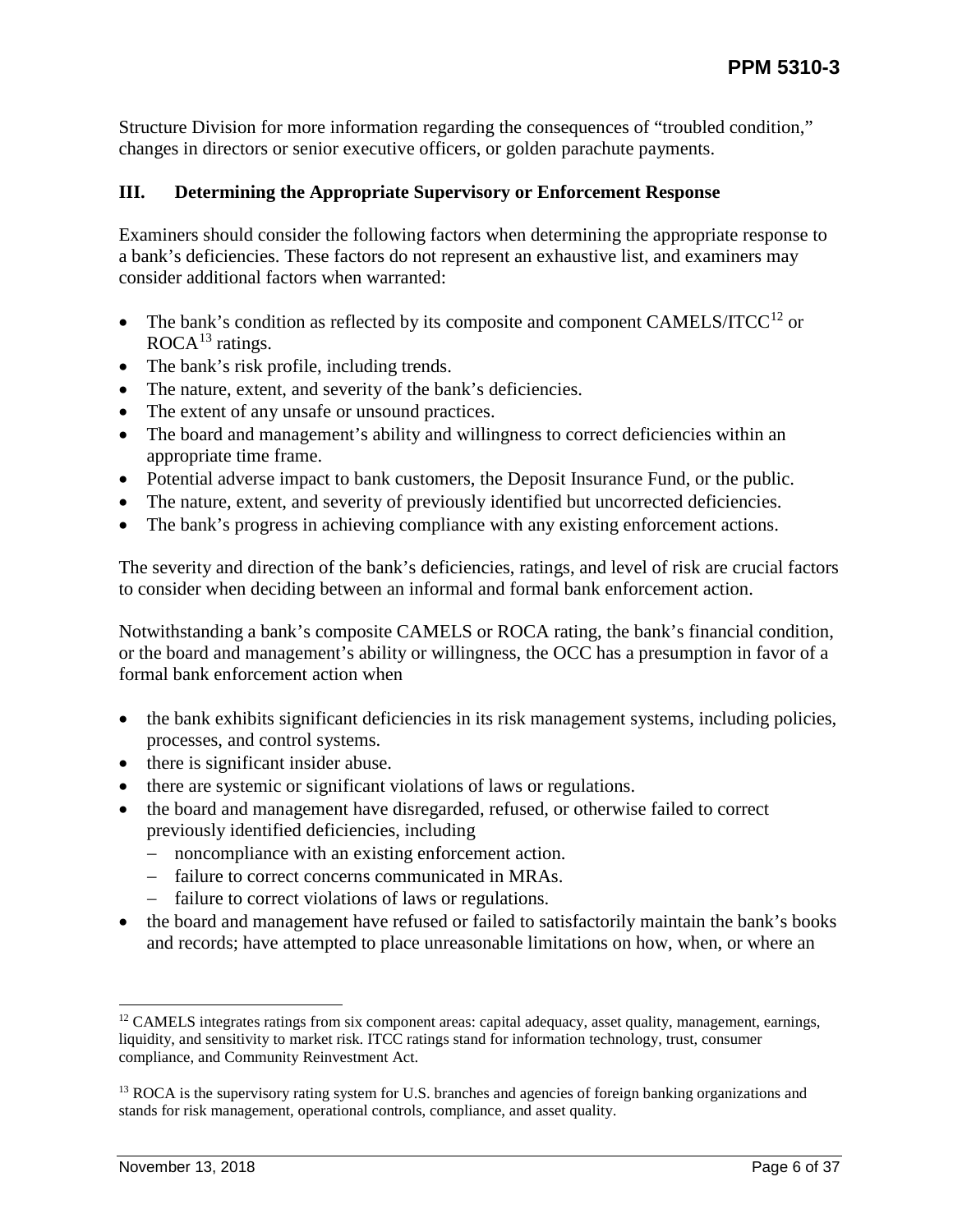examination is conducted; or have imposed limits or restrictions on examiner access to the bank's personnel, books, or records.

While the presumption favors a formal bank enforcement action as described above, the OCC exercises judgment based on the totality of the conduct and circumstances.

Pursuant to 12 USC 1818(s), the OCC is required to issue a C&D order in certain BSA cases. Refer to OCC Bulletin 2007-36, "Bank Secrecy Act/Anti-Money Laundering: BSA Enforcement Policy," and OCC Bulletin 2016-6, "Bank Secrecy Act/Anti-Money Laundering: Process for Administrative Enforcement Actions Based on Noncompliance With BSA Compliance Program Requirements or Repeat or Uncorrected BSA Compliance Problems."

When the bank fails to achieve compliance with an informal bank enforcement action, the OCC should consider a formal bank enforcement action to address the outstanding deficiencies. When the bank fails to achieve compliance with a formal bank enforcement action, examiners should consider whether additional actions (for example, CMP assessments or other enforcement actions against the board or management or taking a more severe formal enforcement action against the bank) are appropriate. Under certain rare circumstances, the supervisory office may consider replacing an existing bank enforcement action with a more focused or less severe bank enforcement action when the bank's condition, risk profile, and nature of deficiencies warrant. Refer to the "Terminating a Bank Enforcement Action" section of this PPM for more information.

## **1- and 2-Rated Banks**

<span id="page-6-0"></span>Deficiencies in a bank with a composite CAMELS or ROCA rating of 1 or 2 generally can be addressed through the use of MRAs or citations of violations in a formal written communication. A bank enforcement action may be warranted based on the severity of deficiencies or the board and management's failure to address previously identified deficiencies. Enforcement actions against banks generally increase in scope and severity when the OCC has low confidence in the board or management's willingness or ability to correct deficiencies. The decision to recommend stronger bank enforcement action is the supervisory office's<sup>[14](#page-6-2)</sup> responsibility, and the type of enforcement action should be based on the bank's ratings, the deficiencies' severity, the level of risk, and the board and management's ability and willingness to correct the deficiencies within an appropriate time frame.

#### **3-Rated Banks**

<span id="page-6-1"></span>There is a presumption for use of a formal bank enforcement action for a 3-rated bank. The presumption is particularly strong when

• the bank is deteriorating because of declining trends in financial performance or an increasing risk profile.

<span id="page-6-2"></span><sup>&</sup>lt;sup>14</sup> For purposes of this PPM, "supervisory office" refers to the examiner-in-charge, problem bank specialist, assistant deputy comptroller, director, associate deputy comptroller, or deputy comptroller, as appropriate, depending on the OCC business unit.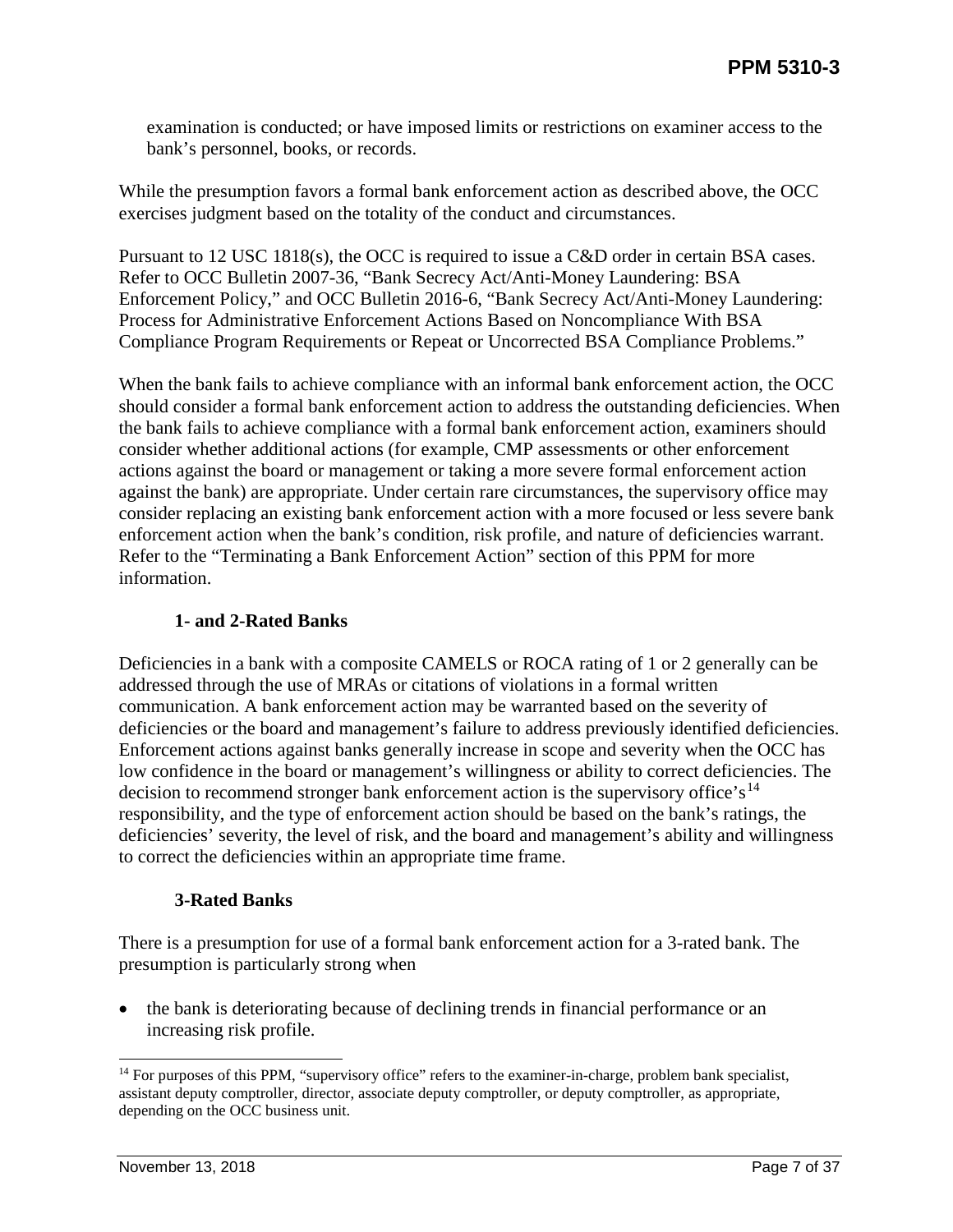- the bank has a less than satisfactory management component rating (3 or worse).
- there is uncertainty as to whether the board and management have the ability and willingness to correct identified deficiencies within an appropriate time frame.

## **4- and 5-Rated Banks**

<span id="page-7-0"></span>While the board and management's ability and willingness to correct deficiencies within an appropriate time frame is a factor in deciding the type of a bank enforcement action, the OCC has a presumption in favor of using a C&D order, a consent order, or a PCA directive, given the condition and high-risk profile of composite 4- and 5-rated banks.

#### **Resolution**

<span id="page-7-1"></span>The OCC has the authority to place a Federal Deposit Insurance Corporation (FDIC)-insured bank into conservatorship or receivership when the bank is insolvent or has tangible equity capital of 2 percent or less. Under certain circumstances, the OCC may initiate resolution by placing a bank into receivership or conservatorship, or requiring its sale, merger, or liquidation before the bank becomes insolvent or has tangible equity capital of 2 percent or less.<sup>[15](#page-7-4)</sup> Refer to appendix E of this PPM for more information on resolution options.

## <span id="page-7-2"></span>**IV. Decision Authority and OCC Legal Staff Responsibilities**

The Comptroller has delegated to the Major Matters Supervision Review Committee or to the senior deputy comptrollers for bank supervision the primary responsibility to use the OCC's enforcement authority to accomplish the OCC's supervisory and enforcement objectives. In certain cases, senior deputy comptrollers re-delegate authority to initiate, negotiate, execute, modify, or terminate enforcement actions, including bank enforcement actions.

#### **Supervision Review Committees**

<span id="page-7-3"></span>The OCC has supervision review committees (SRC) that, among other things, review or make enforcement decisions and promote consistent application of OCC policies. The supervisory office and assigned OCC legal staff are typically responsible for presenting recommendations regarding enforcement actions to the appropriate committee.

- **Major Matters Supervision Review Committee (MMSRC):** The MMSRC makes enforcement decisions on cases of heightened importance because of their visibility, policy sensitivity, involvement of multiple agencies, nature of the issues, or potential systemic impact.
- **Washington Supervision Review Committee (WSRC):** The WSRC reviews enforcement action recommendations within its authority and serves as an advisory committee for the appropriate senior deputy comptroller who makes the final decision for his or her cases or decides to refer the case to the MMSRC.

<span id="page-7-4"></span> <sup>15</sup> Refer to 12 USC 1821(c)(5).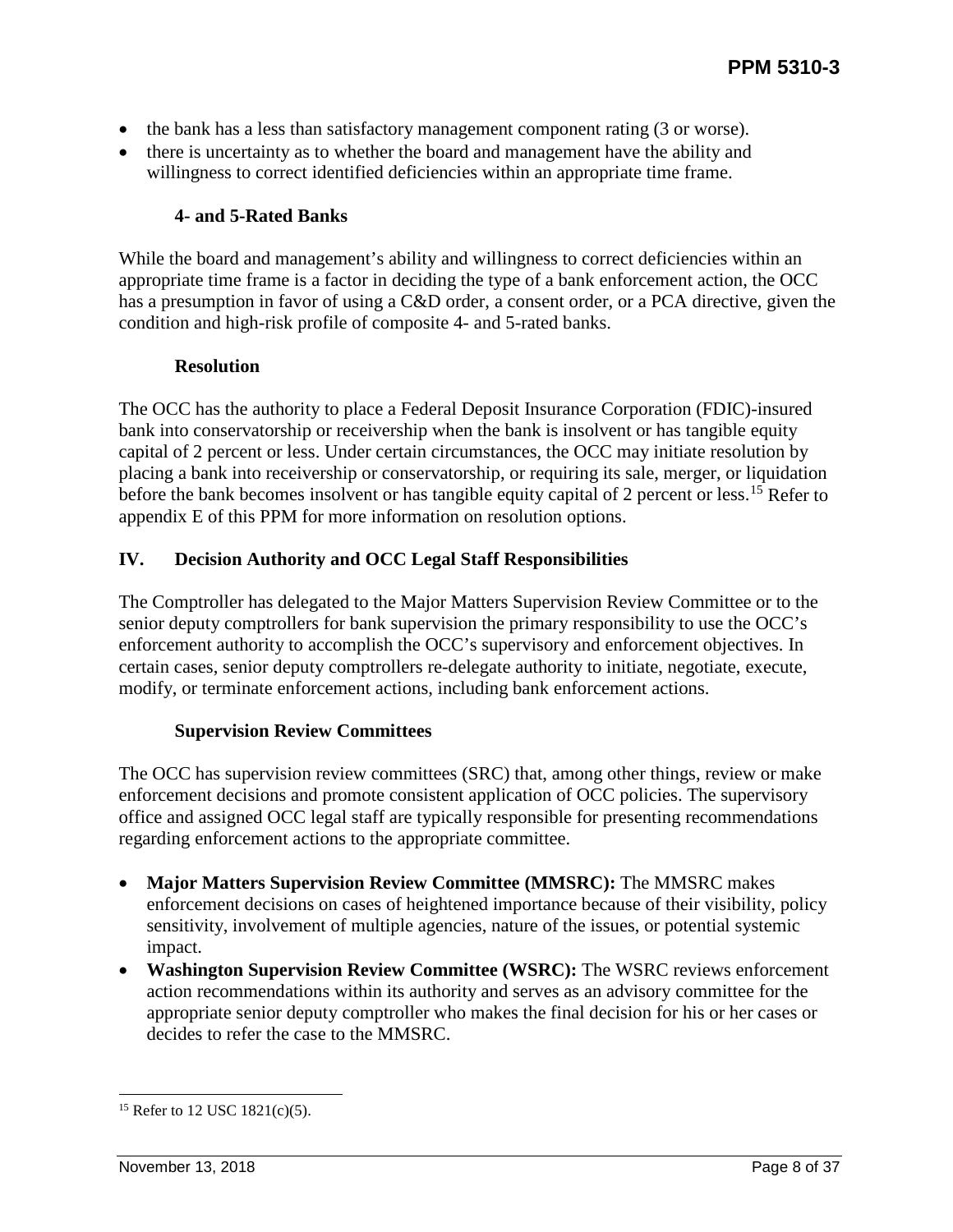• **District or Midsize Supervision Review Committees (DSRC or MSRC):** Each OCC district office and the Midsize Bank Supervision division has an SRC that reviews supervisory and enforcement action recommendations within its authority and serves as an advisory committee for the appropriate deputy comptroller, who makes the final decision for his or her cases or decides to refer the case to the WSRC or the MMSRC.

## **OCC Legal Staff Responsibilities**

<span id="page-8-0"></span>The OCC legal staff responsible for a case typically varies by the SRC review required or whether the case involves litigation. Generally, District Counsel are primarily responsible for cases that require DSRC or MSRC review, while the Enforcement and Compliance Division (E&C) has responsibility for cases that require MMSRC or WSRC review or litigation. In most cases, responsibility transfers as indicated in table 1.

| Type of bank matter                                                                                    | Responsible OCC legal counsel (generally)                                                                                                                                   |
|--------------------------------------------------------------------------------------------------------|-----------------------------------------------------------------------------------------------------------------------------------------------------------------------------|
| <b>MMSRC</b>                                                                                           | E&C                                                                                                                                                                         |
| <b>WSRC</b>                                                                                            | E&C                                                                                                                                                                         |
| <b>DSRC or MSRC</b>                                                                                    | <b>District Counsel</b>                                                                                                                                                     |
| Case that begins with DSRC or MSRC, then goes to<br>the MMSRC or WSRC or otherwise involves litigation | Begins with District Counsel, then transfers to E&C<br>after referral to the MMSRC or WSRC, or<br>$\bullet$<br>before filing a notice of charges to commence<br>litigation. |

#### **Table 1: Responsible OCC Legal Staff by Type of SRC**

If District Counsel is primarily responsible for a case that may need to be presented to the MMSRC or WSRC by E&C or in which there is a likelihood of litigation, then District Counsel should promptly notify and consult E&C early in the process, well before any SRC consideration.

District Counsel and E&C also consult with specialized counsel in certain types of cases (e.g., cases involving certain consumer laws, securities laws, or the Bank Secrecy Act) or when otherwise appropriate.

## <span id="page-8-1"></span>**V. Formal Investigations**

In most cases, documents and information may be obtained from the bank by the OCC pursuant to its examination authority. An order of investigation (OOI), however, may be appropriate when the OCC's examination authority is not sufficient to obtain documents or other information needed to accomplish OCC objectives, including determining whether (or to what extent) there has been misconduct by or at a bank.<sup>[16](#page-8-2)</sup> For example, an OOI is generally appropriate when sworn testimony is needed, or when subpoenas are needed to obtain

<span id="page-8-2"></span><sup>&</sup>lt;sup>16</sup> OOIs are conducted pursuant to 12 USC 481 (national banks), 12 USC 1464(d) (federal savings associations),

<sup>12</sup> USC 1817(j), 12 USC 1818(n), 12 USC 1820(c), 12 USC 3102(b) (federal branches and agencies),

<sup>12</sup> USC 3108(a) and (b) (federal branches and agencies), 12 USC 3110 (federal branches and agencies),

<sup>12</sup> CFR 19.180–184 (national banks), and 12 CFR 112 (federal savings associations).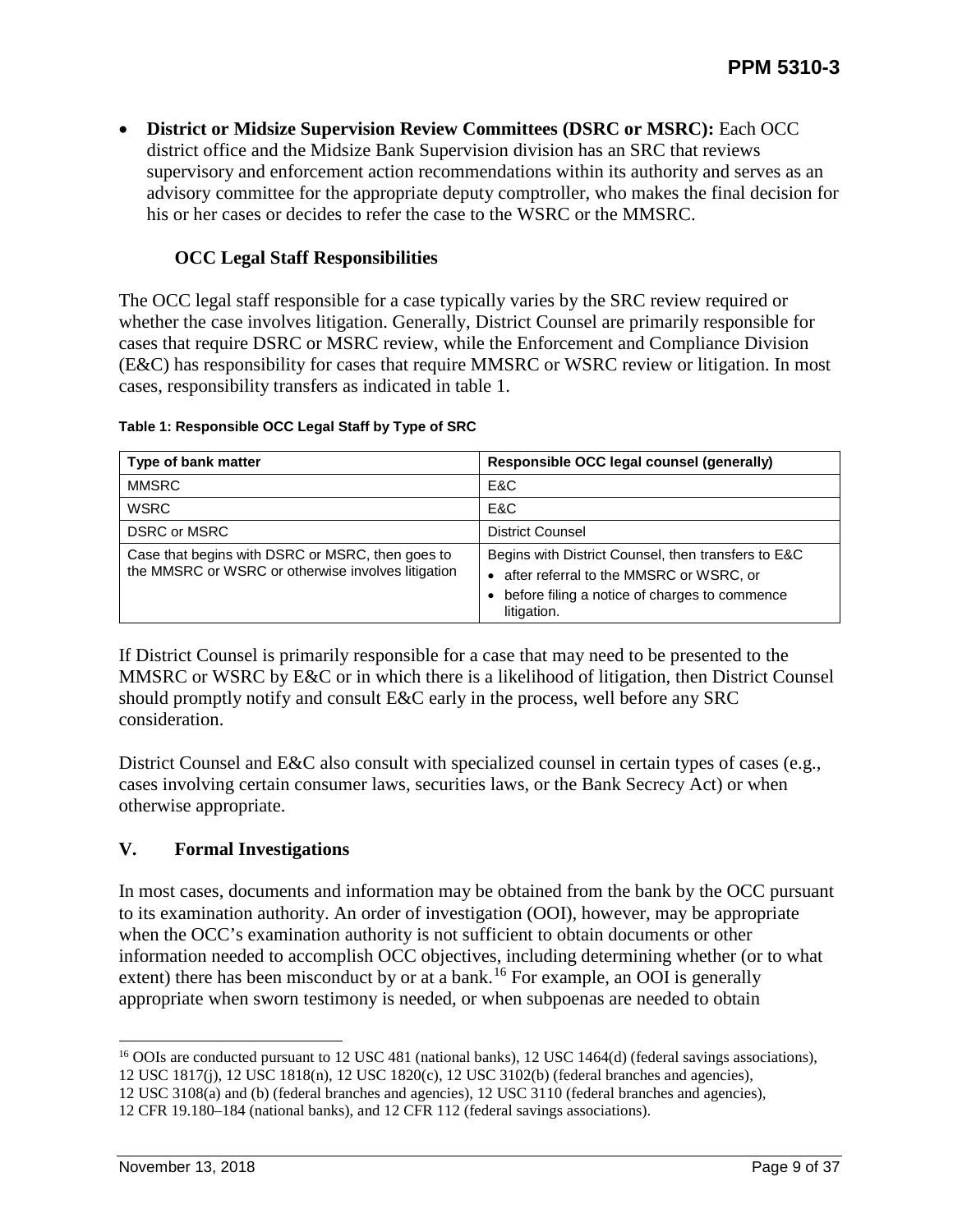documents from sources outside the bank. The OOI is a supplement to, and not a replacement for, the OCC's examination process.

Pursuant to an OOI, the OCC may issue subpoenas to obtain documents and sworn testimony. The OCC may issue document subpoenas to institution-affiliated parties and to third parties (i.e., individuals and entities not directly affiliated with the bank). The OCC may also issue subpoenas to obtain sworn testimony (under oath, transcribed by a court reporter) from institution-affiliated parties or other individuals, who may be subject to criminal penalties if they do not testify accurately and honestly. Pursuant to 12 CFR 19.181 (national banks) and 12 CFR 112.3 (federal savings associations), information and documents obtained or used in the OOI are confidential (i.e., nonpublic OCC information).

If the supervisory office determines that an OOI may be appropriate, it should consult with OCC legal staff. The supervisory office and OCC legal staff should consider the need for, scope of, and resource requirements for any investigation. If the supervisory office and OCC legal staff determine that there is a basis for initiating an OOI, the supervisory office (together with OCC legal staff) must obtain the necessary approval from the appropriate decision maker. Before opening an OOI that does not require presentation to the MMSRC or WSRC, the District Counsel should consult with the Director of E&C to ensure proper coordination of investigations.

Upon the initiation of an OOI, OCC legal staff and the supervisory office should prepare an investigative plan. Investigations should be conducted with a clear supervisory objective and a realistic strategy for achieving that objective. Accordingly, OOI investigative plans must focus on specific issues, describe investigatory steps, include time frames for completion, and be updated periodically as necessary. Investigations are often resource-intensive and require ongoing supervisory and legal attention. While the goal of investigations is to gain a complete understanding of the relevant conduct or transactions, investigations should nonetheless be conducted efficiently. Upon completion of an investigation, the supervisory office together with OCC legal staff must determine whether to recommend any enforcement action based on the findings to the appropriate decision maker and proceed accordingly. Finally, upon completion of an investigation, the supervisory office together with legal staff must seek approval from the appropriate decision maker to terminate the OOI.

## <span id="page-9-0"></span>**VI. Content of Bank Enforcement Actions**

Bank enforcement actions must address deficiencies documented in a related formal written communication or otherwise uncovered during an examination or investigation, as appropriate. Concerns in MRAs may be escalated into a bank enforcement action. Once the OCC determines which deficiencies must be addressed in the bank enforcement action, the enforcement action must

- identify the underlying basis for the enforcement action.
- specifically state any requirements placed on the bank and list any restrictions or limitations on the bank's activities.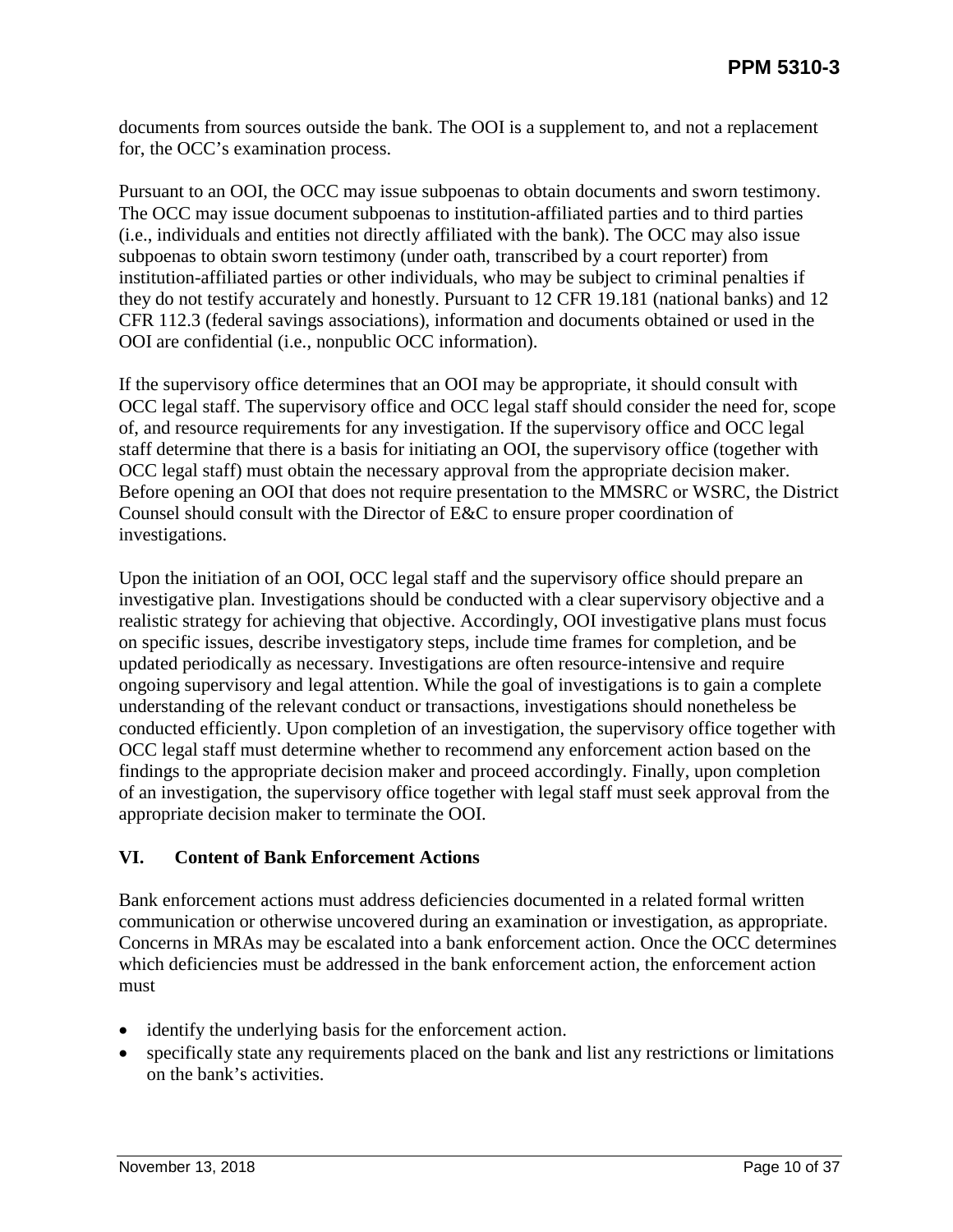- be explicit to guide the board's or management's corrective actions and facilitate OCC follow-up activities.
- assign time frames by which the board or management must act, complete any corrective actions, or be subject to restrictions or limitations on activities.

Bank enforcement actions should generally be drafted using standard introduction, closing, and other language provided by the OCC's Director for E&C, but they must be appropriately tailored to address the specific deficiencies of the bank. Bank enforcement actions must be drafted by or in consultation with OCC legal staff.

## <span id="page-10-0"></span>**VII. Timeliness of Bank Enforcement Actions**

The OCC's policy is to take bank enforcement actions as soon as practical, including during an examination if circumstances warrant. Whenever possible, the proposed enforcement action should be presented to the bank within 180 days of the start of a supervisory activity that results in any formal written communication that

- states that the bank is experiencing one or more of the significant deficiencies listed in the "Determining the Appropriate Supervisory or Enforcement Response" section of this PPM.
- assigns a composite CAMELS or ROCA rating of 3, 4, or 5.
- states that the bank is undercapitalized, significantly undercapitalized, or critically undercapitalized.
- states that an undercapitalized bank has failed to submit an acceptable capital restoration plan or has failed in some material respect to implement it.
- states that the bank is in noncompliance with the safety and soundness guidelines (12 CFR 30, appendix A).

Cases extending beyond these guidelines must be approved by the appropriate deputy comptroller and documented in the OCC's supervisory information systems with supporting information.

Bank enforcement action recommendations based on facts gathered pursuant to an OOI should be presented to the appropriate SRC expeditiously upon completion of the investigative work. The investigative work is typically considered to be complete when the assigned legal and supervisory team has determined that it has accomplished the tasks set out in the investigation plan (e.g., completion of the last sworn statement, interview, or document review).

Cases involving unique circumstances, including those that entail coordination with other agencies, may add to the time needed to process a case or present a bank enforcement action recommendation to the appropriate SRC. The legal and supervisory team should account for and describe these unique circumstances in the OOI investigative plan.

## <span id="page-10-1"></span>**VIII. Follow-Up Activities**

The OCC's timely assessment and written feedback on the bank's progress toward compliance with a bank enforcement action are critical to helping the board and management understand the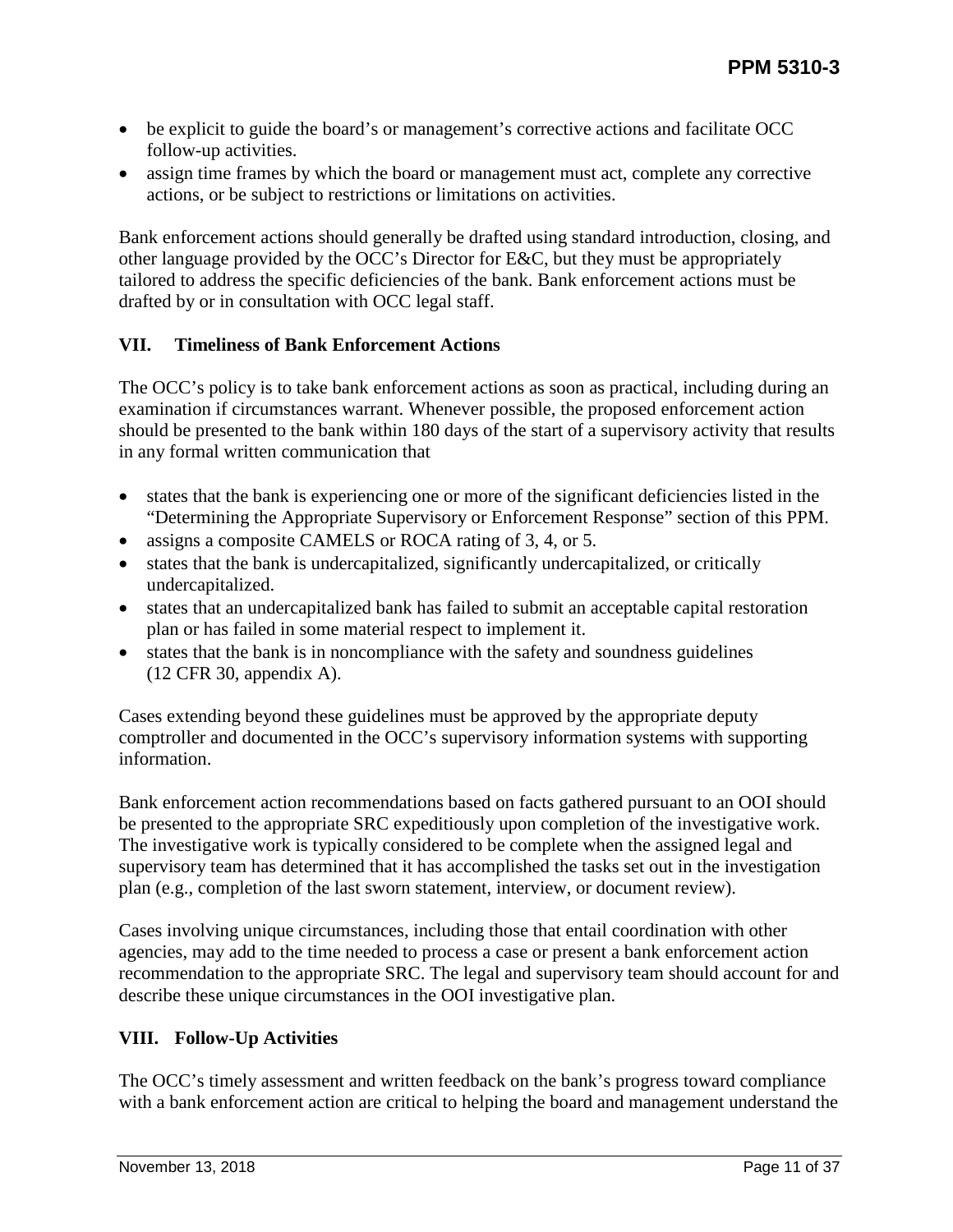requirements of the enforcement action and achieve timely compliance. The bank's success or failure in complying with an enforcement action and the impact on the bank from continuation of the deficiencies should be thoroughly documented in the OCC's supervisory information systems. The findings of the OCC's assessment and any recommendation to take further action or modify the bank enforcement action must be presented to the appropriate SRC when required. Noncompliance with a bank enforcement action can support a more severe enforcement action and, in appropriate cases, resolution actions.

The OCC's supervisory strategies for banks with enforcement actions must include plans for examiner follow-up. The plans must include activities to monitor progress and verify and validate the effectiveness of the board and management's corrective actions. Plans must include the timing, expertise, and resource requirements.

Examiners must perform the first assessment of a bank's compliance with an enforcement action within 180 days of the date the enforcement action was executed. While the enforcement action remains outstanding, examiners must assess compliance with the enforcement action at least once within the bank's supervisory cycle. The timing of follow-up activities should be aligned to corrective action due dates and the bank's action plans.

The OCC's bank enforcement action follow-up activities include verification and validation.

- **Verification** is the process by which examiners review the bank's documentation and confirm that the board and management completed the required corrective actions.
- **Validation** is the process by which examiners confirm the effectiveness and sustainability of corrective actions.

## <span id="page-11-0"></span>**IX. Assessing Compliance With Bank Enforcement Actions**

Upon completing follow-up activities, examiners must determine whether the bank has met the requirements of each article and designate the article as "in compliance" or "not in compliance."

When an article is designated **in compliance,** the bank has adopted, implemented, and adhered to all of the corrective actions set forth in the article; the corrective actions are effective in addressing the deficiencies; and the OCC has verified and validated the corrective actions. An article must not be deemed in compliance simply because the board and management have made progress or a good faith effort toward complying with the article. Articles that are in compliance can fall out of compliance at any time the bank enforcement action remains outstanding.

All other articles are designated as **not in compliance**, including

- articles that are **past due**, including when the board and management have failed to
	- − adopt policies, procedures, and systems required by the article within required time frames.
	- − comply with immediately effective requirements.
	- − cease activities prohibited by the article.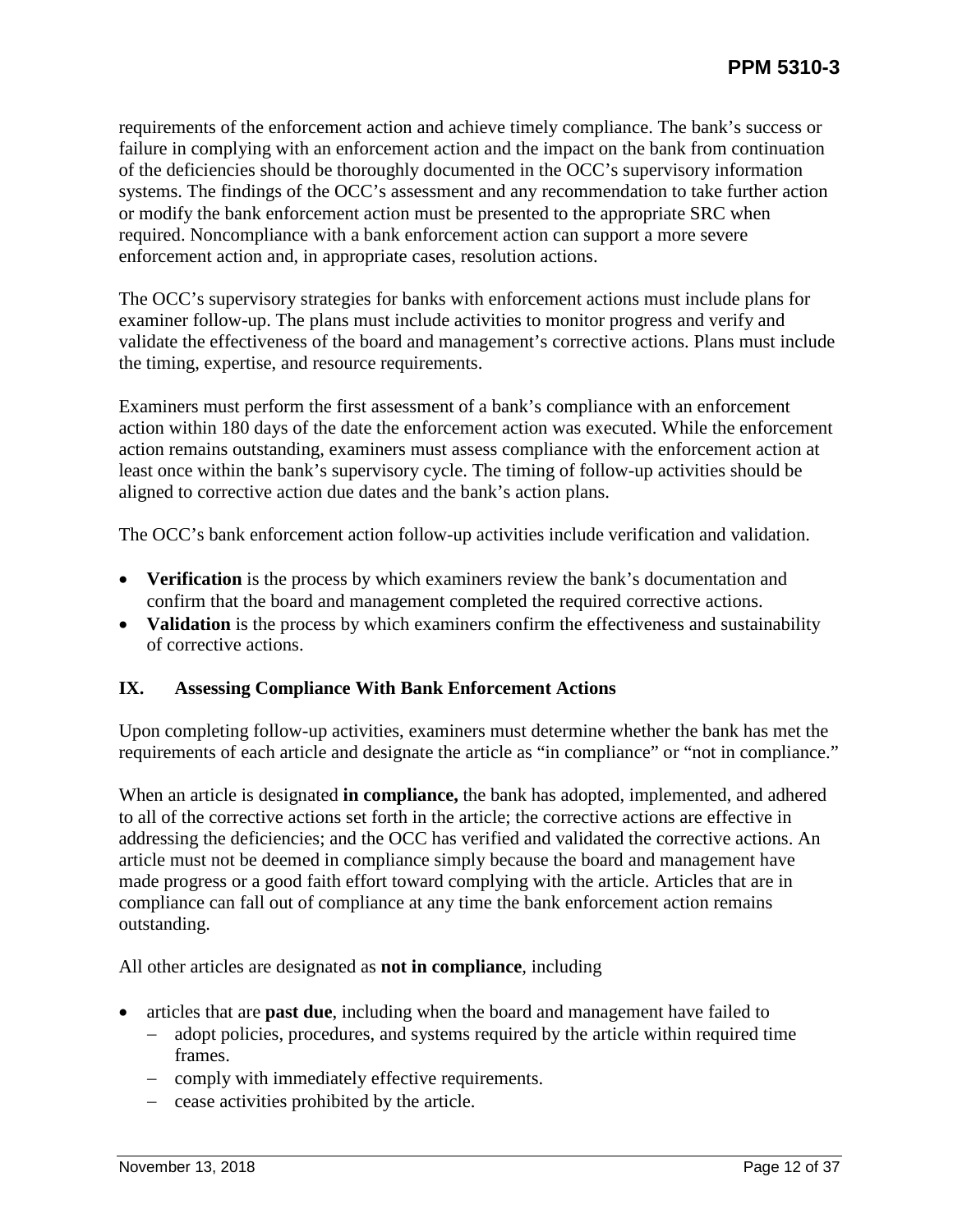- − implement or adhere to corrective actions required by the article, including when examiners determine during validation that corrective actions are not effective or sustainable.
- articles that are **pending validation** (that is, examiners verified that management implemented the corrective actions, but insufficient time has passed for the bank to demonstrate sustained performance under the corrective actions, examiners have not validated the sustainability of the corrective actions, or examiners determine additional testing is warranted).

## <span id="page-12-0"></span>**X. Communicating Bank Enforcement Action Compliance**

Examiners must provide written communication to the bank after completing verification or validation activities, or in response to a bank's submission or request, as described in this section. Formal written communications that discuss compliance with a bank enforcement action must include a "Compliance With Enforcement Actions" section. Refer to appendixes F and G of this PPM for full requirements, a template, and a sample write-up. This section should be tailored to the scope of the follow-up activity and must include the following:

- A table that states the status (that is, in compliance or not in compliance) of each actionable article, as appropriate.
- A write-up for each actionable article that includes
	- − a summary of the article's requirements.
	- − status of the actions required.
	- − additional actions required, if applicable.
	- − commitment, if applicable.

Write-ups for articles that are in compliance are optional when the article was also communicated as "in compliance" in a previous written communication, unless material information regarding the article or management's or the board's actions have changed since the prior communication.

The annual ROE for banks under continuous supervision<sup>[17](#page-12-2)</sup> may summarize the status of bank enforcement action articles and reference relevant formal written communications that occurred throughout the supervisory cycle. Write-ups for articles should be included if the article's status has changed since the prior formal written communication.

## **Bank Submissions and Requests**

<span id="page-12-1"></span>Bank enforcement actions generally require the bank to periodically submit a progress report, action plan, or other documentation (collectively, submissions) to the OCC. Examiners must review and respond to the bank's submission within 30 days of receipt or inform the bank in writing of the date that examiners will review the submission.

<span id="page-12-2"></span><sup>&</sup>lt;sup>17</sup> Banks under continuous supervision include midsize and large banks, and some large community banks. Banks under continuous supervision receive supervisory letters communicating the results of targeted examinations throughout the supervisory cycle and an annual ROE that aggregates the results of all supervisory activities and conveys the bank's CAMELS or ROCA ratings.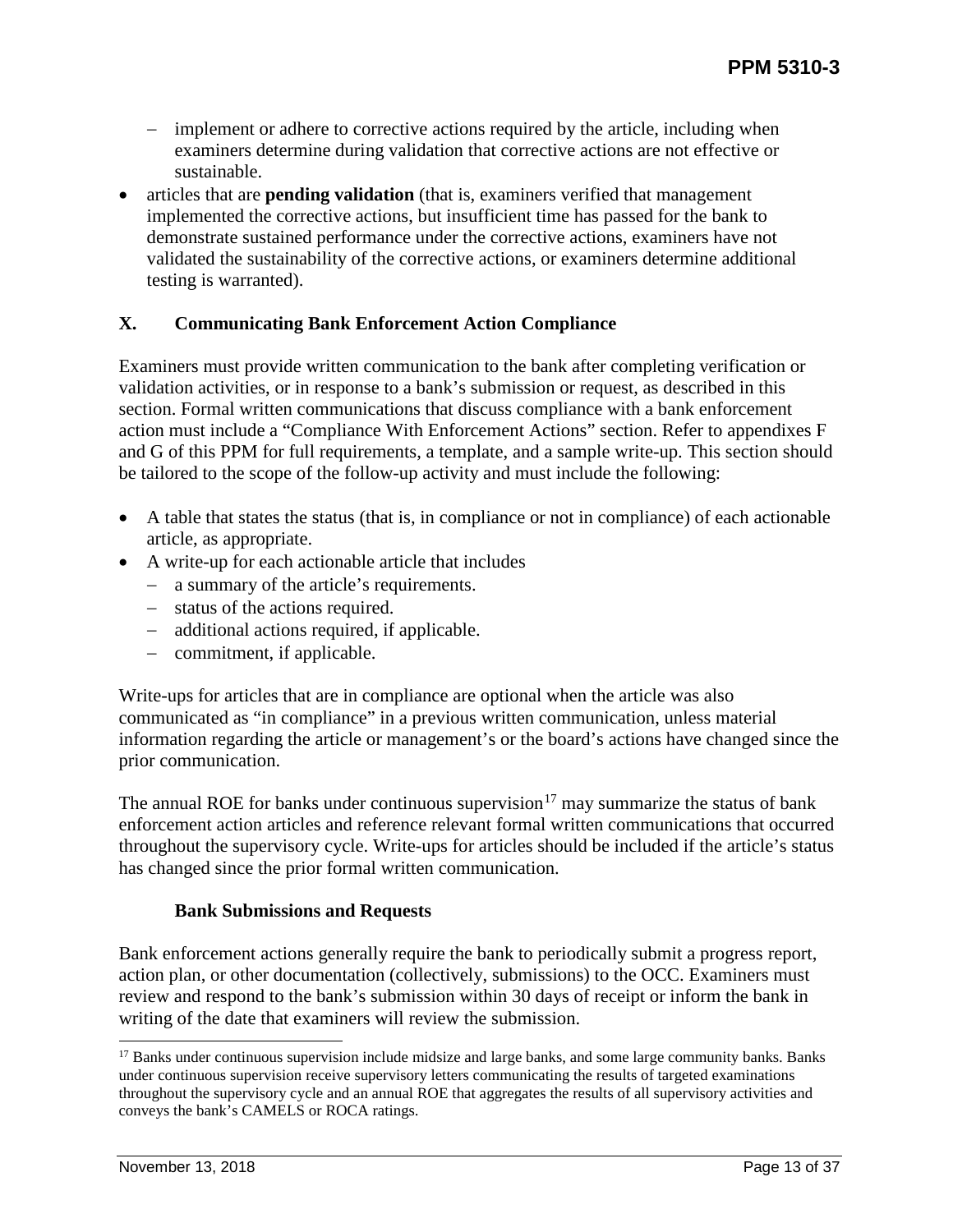Bank enforcement actions may include a provision whereby the board may request an extension of a time frame or waiver or suspension of provision(s) in the enforcement action. Requests must be submitted in writing with facts to support the request. Extensions must be requested in advance of the corrective action due date. The OCC's response must be in writing, and support for decisions must be documented in the OCC's supervisory information systems. The length of time a bank takes to achieve compliance with all provisions of an existing bank enforcement action may be a factor in the OCC's consideration of any future actions.

## <span id="page-13-0"></span>**XI. Terminating a Bank Enforcement Action**

A bank enforcement action should not be terminated unless

- the bank is in compliance with all articles of the enforcement action,
- the OCC determines that articles deemed "not in compliance" have become outdated or irrelevant to the bank's current circumstances, or
- the OCC incorporates the articles deemed "not in compliance" into a new action.

Escalation is the process of terminating an existing bank enforcement action and replacing it with a more comprehensive or severe action (for example, from an MOU to a formal agreement or from a formal agreement to a consent order). Considerations for determining whether to escalate a bank enforcement action include the

- bank's level of compliance with an existing action.
- overall condition of the bank.
- direction of risk profile.
- board and management's ability and willingness to correct deficiencies within an appropriate time frame.
- extent and severity of the deficiencies.
- nature, extent, and severity of new deficiencies identified after issuing the existing action.
- impact or potential impact to bank customers, the Deposit Insurance Fund, or the public.

Refer to the "Determining the Appropriate Supervisory or Enforcement Response" section of this PPM for more information regarding which type of bank enforcement action may be appropriate.

Additionally, if the bank has failed to achieve compliance with a formal bank enforcement action, examiners should consider additional actions, such as CMP assessments or other enforcement actions against the board or management, enforcement of the action in federal court, or the commencement of a new bank enforcement action that, in certain cases, includes a requirement for the sale, merger, or voluntary liquidation of the bank.

There may be some limited exceptions in which replacing a bank enforcement action with a less severe or less comprehensive action may be appropriate. This may be appropriate when the bank's condition and risk profile have significantly improved and the severity of the existing enforcement action is inconsistent with the nature and extent of the bank's condition, risk profile, and deficiencies.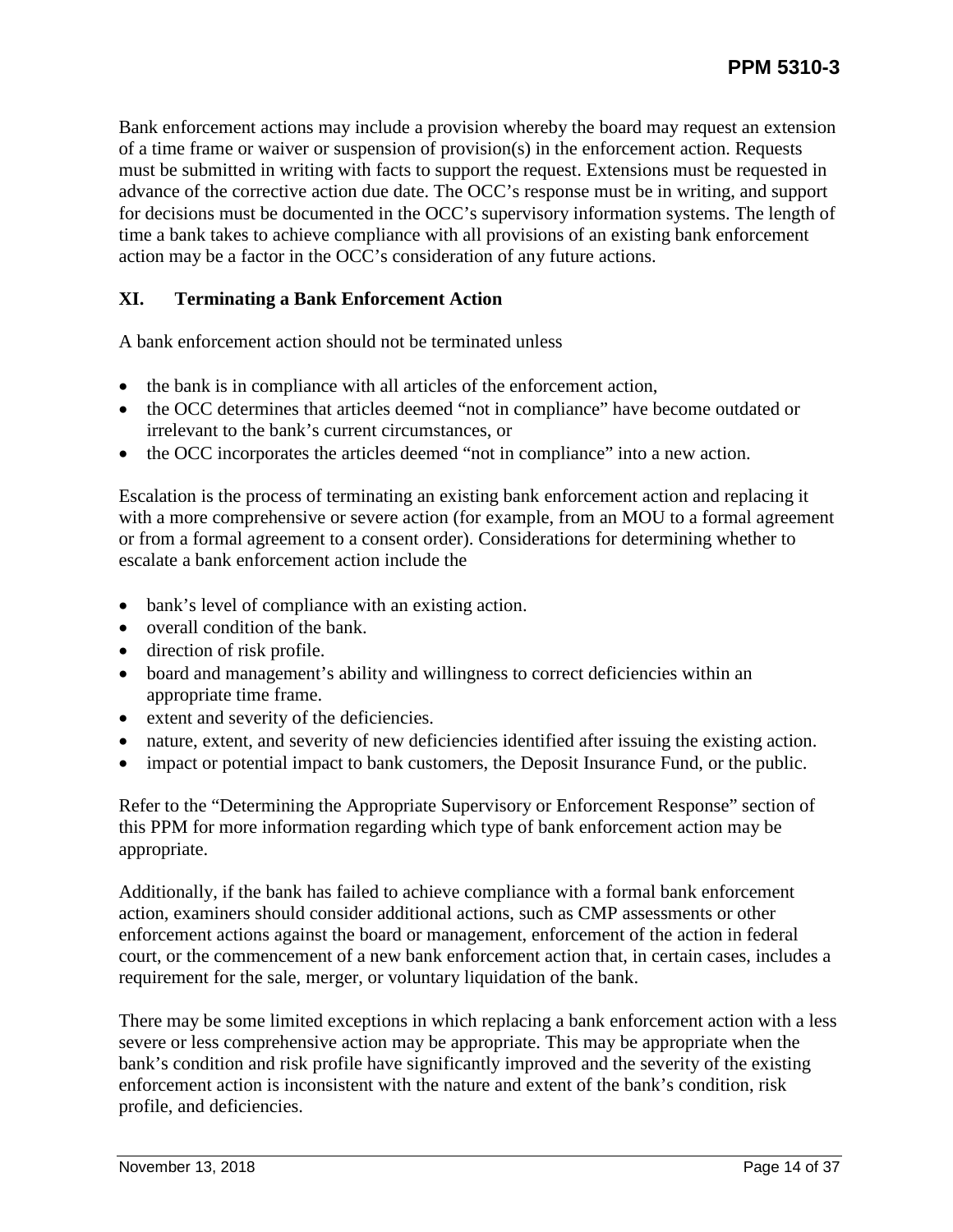The decision to terminate or replace a bank enforcement action follows the same review process through an SRC as for new enforcement actions. Refer to the "Decision Authority and OCC Legal Staff Responsibilities" section of this PPM for more information on SRCs.

## <span id="page-14-0"></span>**XII. Documentation in OCC Supervisory Information Systems**

The consistent administration of the OCC's enforcement action documentation is important. The supervisory office must maintain accurate records of OCC enforcement actions against banks. This includes recording and maintaining actions, status, financial payment information (if applicable), relevant tracking dates, and supporting documents in the appropriate supervisory information systems. Supervisory offices must follow established procedures for entering, tracking, and closing bank enforcement actions and documenting supervisory activities related to bank enforcement action follow-up in the OCC's supervisory information systems.

The OCC's supervisory records must accurately reflect the efforts of the board and management to resolve deficiencies and the OCC's supervisory activities or actions to ensure resolution. The OCC's supervisory information systems must include the following relevant supporting documentation:

- The executed enforcement action document(s).
- The decision to initiate, modify, or terminate the enforcement action, including any SRC memorandums and other supporting decision documents.
- Relevant internal correspondence, correspondence with the bank (and, if applicable, documentation of the bank's receipt of correspondence), and correspondence with other agencies (if applicable).
- The nature and extent of corrective actions, including who completed them and when they were completed.
- A conclusion about the effectiveness of the board and management's corrective actions.
- A description of the actions examiners have taken to follow up on management's or the board's corrective actions.
- Details (for example, description, completion time frames, and names of responsible parties) of any additional corrective actions the board or management must complete.
- Supervisory actions resulting from the OCC's follow-up activities (e.g., proposed changes to or termination of enforcement actions; strategy changes; CAMELS, ROCA, or specialty area rating changes; risk assessment system changes; and written communications to the bank).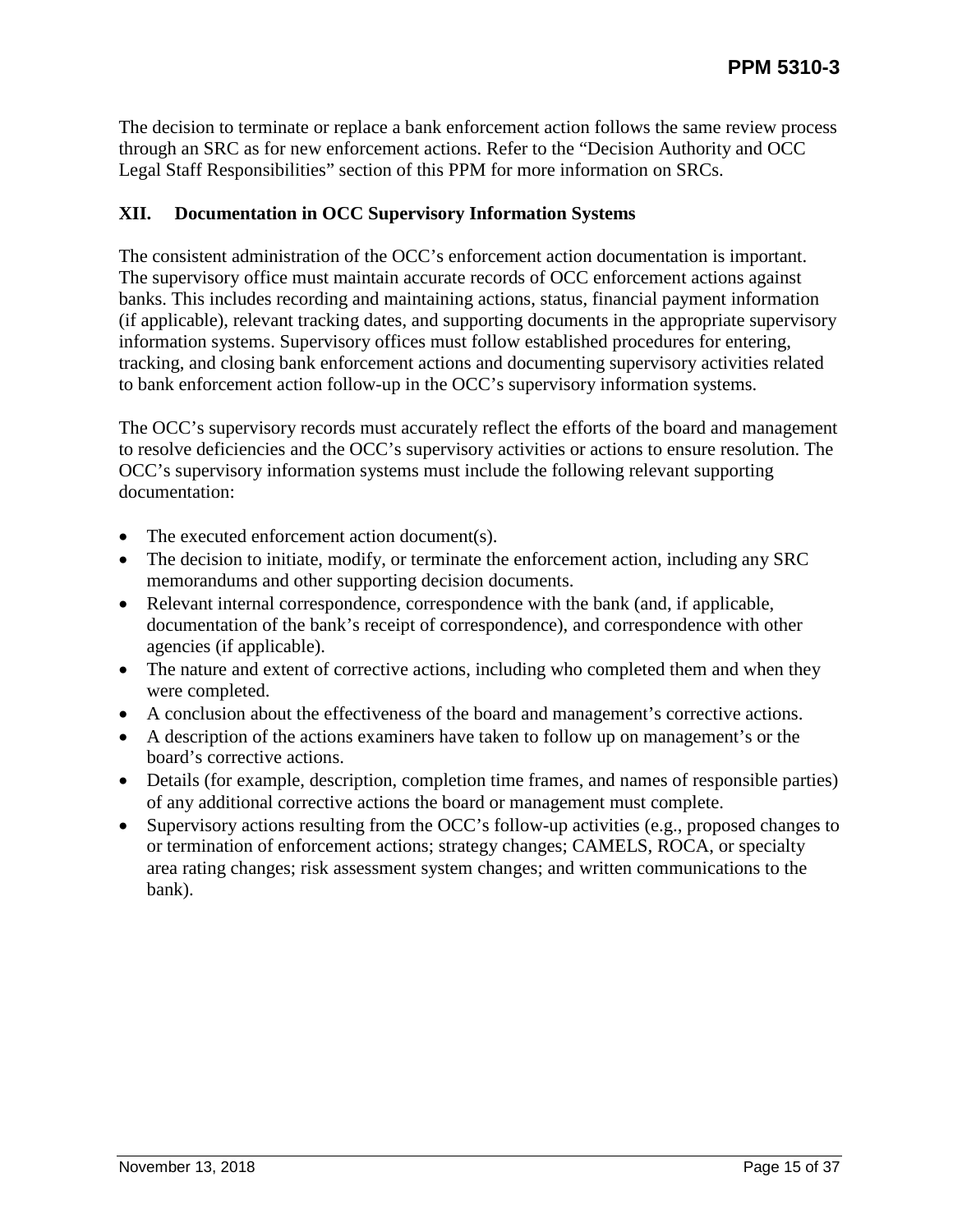## <span id="page-15-0"></span>**XIII. Public Disclosure of Bank Enforcement Actions**

The OCC is required to publish and make available to the public certain final enforcement actions against banks, including consent orders, C&D orders, restitution orders, formal agreements, capital directives, PCA directives, safety and soundness orders, CMPs, and any termination or modification of such actions. The OCC also makes available to the public GLBA agreements, conditions imposed in writing, and operating agreements. In addition, notices of charges are typically posted on the OCC's website. The OCC may, at its discretion, choose not to publish a particular action or to delay publication under exceptional circumstances.<sup>[18](#page-15-2)</sup>

The OCC's Public Affairs office issues a monthly news release listing recent public enforcement actions and terminations, including public bank enforcement actions. The listing includes the name of the bank, the type of action (including notices of charges), and the date of the action. The monthly news release is available in the "News Releases" section of the OCC's website. Published bank enforcement actions, including published notices of charges, are also posted and available via a searchable "Enforcement Actions" page on the OCC website. Disclosures related to enforceable operating agreements and conditions imposed in writing are not included in the monthly enforcement actions news release but can be found in the "Interpretations and Actions" section of the OCC's website.

In certain cases, the OCC may issue a news release for an enforcement action when appropriate. Examiners should consult with Public Affairs and OCC legal staff in these instances.

#### **Disclosures by Banks**

<span id="page-15-1"></span>Disclosures described in the preceding paragraphs refer only to the OCC's required or discretionary disclosures. Banks are not permitted to disclose the existence of any nonpublic informal action, any potential (non-final) enforcement action (including any 15-day letter or proposed, unexecuted consent order), or any information obtained in the course of a formal investigation (including subpoenas) to a party other than its attorney without OCC authorization following a request submitted in accordance with 12 CFR 4, subpart C. Nothing in this paragraph, however, is intended to relieve any bank, or, when applicable, its holding company, of independent obligations to make required disclosures pursuant to laws, regulations, or other obligations. A bank seeking to make a required disclosure pursuant to an independent obligation must submit a request to the OCC in accordance with 12 CFR 4, subpart C.

All public bank enforcement actions, operating agreements, and conditions imposed in writing are considered to be public at the time they are executed (i.e., signed by all parties, including the appropriate OCC official), unless the OCC otherwise notifies the banks. Banks may, therefore, disclose executed documents described in this paragraph without further action by the OCC (i.e., prior to publication by the OCC).

For further information regarding OCC enforcement actions against banks, please contact E&C at (202) 649-6200 or Special Supervision at (202) 649-6450.

<span id="page-15-2"></span> <sup>18</sup> Refer to 12 USC 1818(u).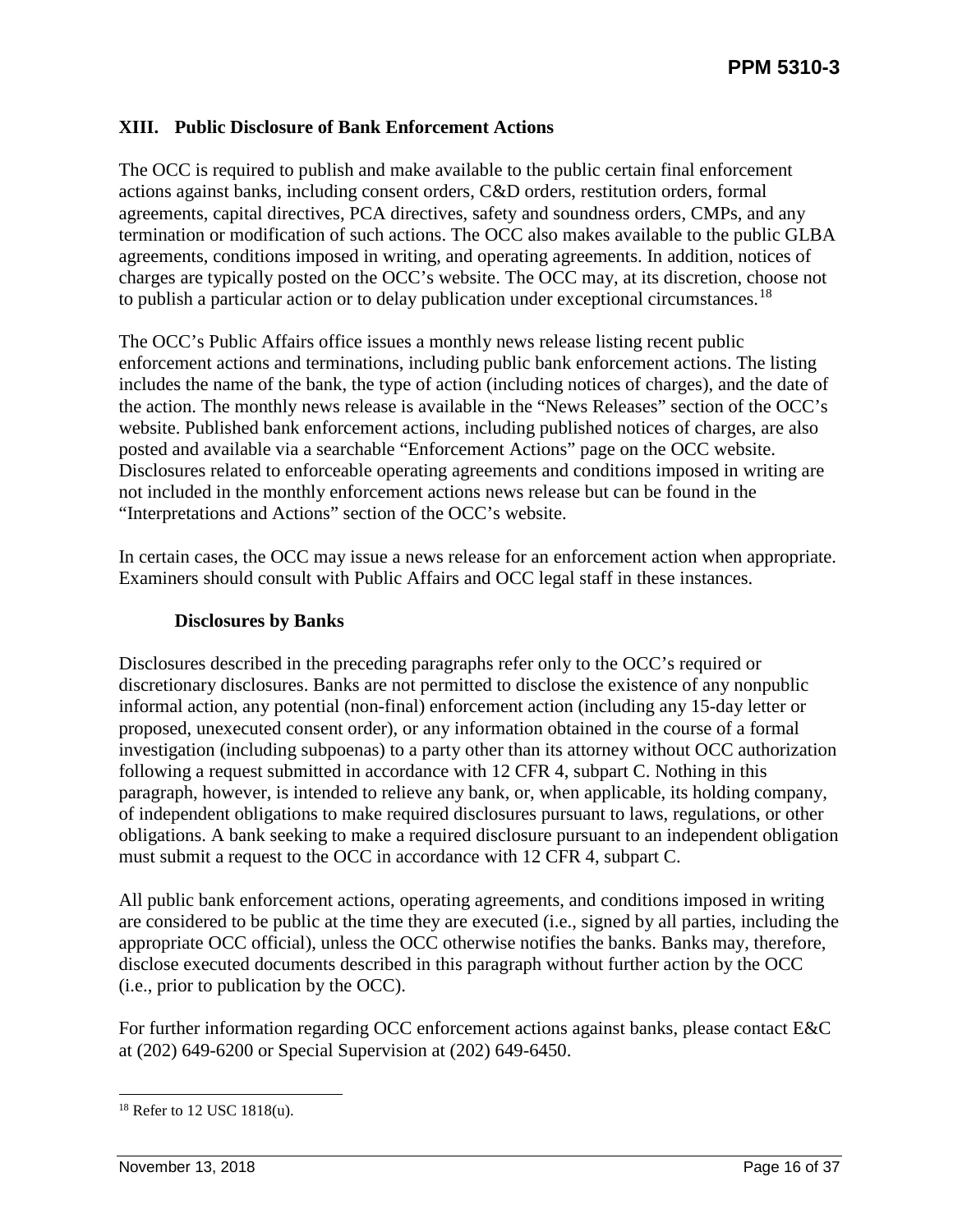Toney M. Bland Senior Deputy Comptroller for Midsize and Community Bank Supervision

Grace E. Dailey Senior Deputy Comptroller for Bank Supervision Policy and Chief National Bank Examiner

Grovetta N. Gardineer Senior Deputy Comptroller for Compliance and Community Affairs

Morris R. Morgan Senior Deputy Comptroller for Large Bank Supervision

Bao Nguyen Acting Senior Deputy Comptroller and Chief Counsel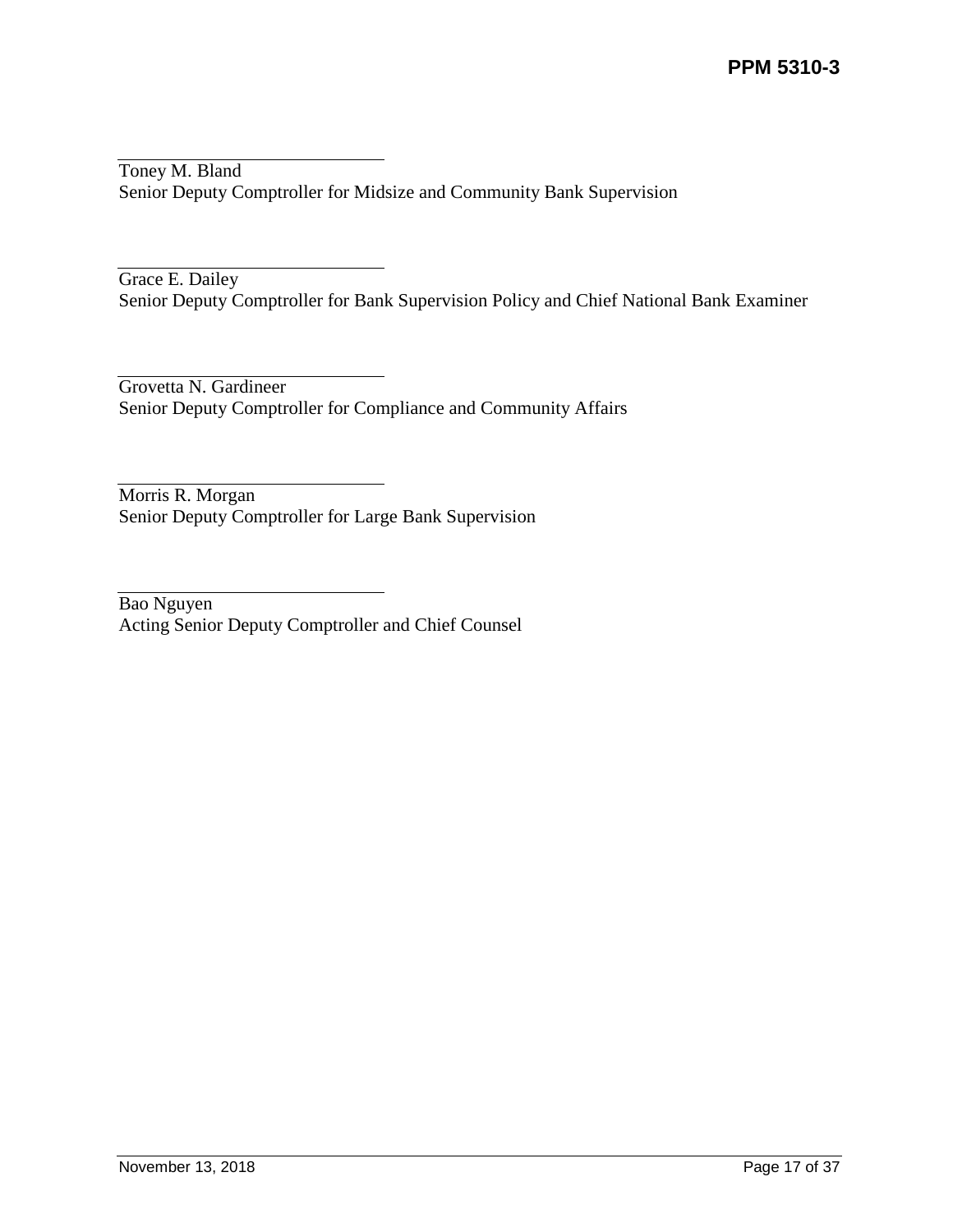## **Appendix A: Informal Enforcement Actions Against Banks**

<span id="page-17-0"></span>**Commitment letter (not public):** A document signed by the board on behalf of the bank and acknowledged by an authorized OCC official, making specific written commitments to take corrective actions in response to the bank's deficiencies. The document may be drafted by either the OCC or the bank. A commitment letter is not a binding legal document (that is, the OCC cannot enforce compliance in federal court or assess CMPs for noncompliance); a board's failure to honor the commitments, however, may provide strong evidence of the need for a formal bank enforcement action.

**Conditions imposed in writing (public if explicitly made enforceable under 12 USC 1818):** A "condition imposed in writing" within the meaning of 12 USC 1818 is imposed on a bank by the supervisory office in connection with an action on an application, notice, or other request. Examples of conditions imposed in writing include conditions imposed by the OCC when communicating a written determination of no supervisory objection or when granting a bank's request to terminate a bank enforcement action. Conditions imposed in writing may be imposed to protect the safety and soundness of the bank, prevent conflicts of interest, ensure that the bank provides consumer protections, ensure that the OCC's approval is consistent with laws or regulations, or provide for other supervisory or policy considerations. Conditions imposed in writing remain in effect until the OCC removes them. Any violations of conditions imposed in writing can provide the legal basis for additional enforcement actions, including a CMP assessment.

Conditions imposed by the OCC's Licensing Division in association with or resulting from a bank's licensing filing, although typically enforceable under 12 USC 1818, are not bank enforcement actions and are not within the scope of this PPM.

**Individual minimum capital ratios (not public):** The OCC is authorized under 12 USC 1464(s)(2), 12 USC 3907, and 12 CFR 3, subpart H, to establish higher IMCRs for a bank in light of its particular circumstances. When the OCC determines that higher capital ratios are necessary, it sends the bank a notice of intent to establish higher minimum capital ratios (IMCR notice). The IMCR notice includes the proposed capital ratios, the date they must be reached, and an explanation of why the OCC considers the proposed ratios necessary or appropriate for the bank. The bank may provide a written response within 30 days of the IMCR notice, unless the OCC specifies a shorter time frame. The bank's response should include any matters the board and management believe the OCC should consider in deciding whether to establish an IMCR, what management or the board believe the IMCR should be, and when the bank should achieve the ratios. The bank's failure to respond within the required time frame is considered a waiver to any objection to the proposed IMCR. The OCC makes its decision after the close of the response period and notifies the bank of its decision in writing using a notification of establishment of higher capital ratios (IMCR decision notification). The IMCR decision notification includes an explanation of the OCC's decision and may require the bank to develop and submit to the OCC an acceptable plan to reach the higher minimum capital ratios.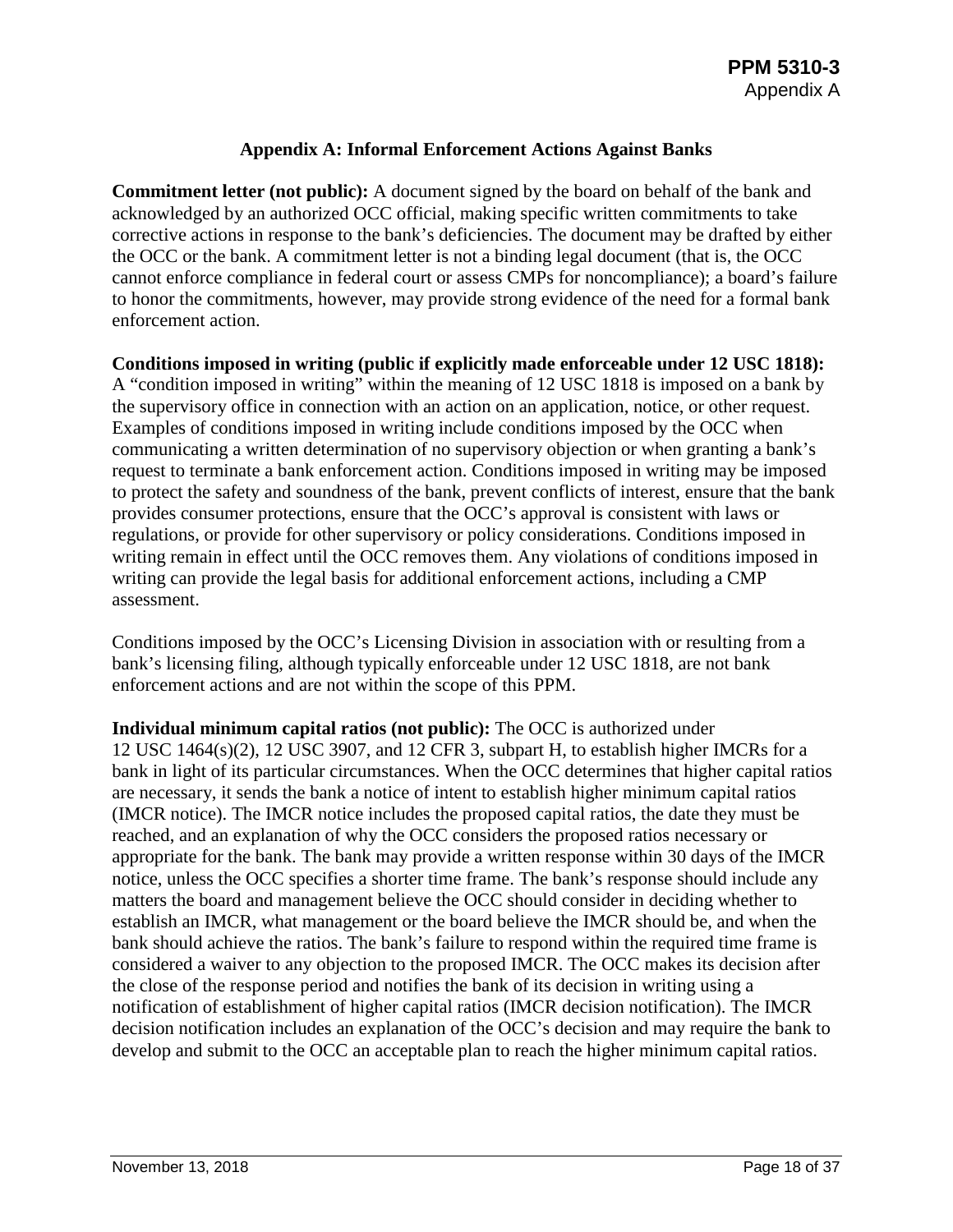The establishment of an IMCR does not affect a bank's PCA capital category. If a bank fails to maintain its capital ratios above the higher minimums established in the IMCR, the OCC may issue a capital directive requiring the bank to submit and adhere to an acceptable plan to achieve or maintain its required capital levels. Additionally, the OCC may deem a bank's failure to maintain capital ratios above the IMCR an unsafe or unsound practice within the meaning of 12 USC 1818.[19](#page-18-0)

**Memorandum of understanding (not public):** A bilateral document between a bank and the OCC that looks similar to a formal OCC enforcement action in form and content. An MOU is drafted by the OCC. Like a commitment letter, an MOU is not a binding legal document, but a board's failure to honor an MOU may provide strong evidence of the need for a formal bank enforcement action.

**Operating agreement (public if made explicitly enforceable under 12 USC 1818):** A bilateral document signed by the board on behalf of a bank and an authorized OCC official. Operating agreements typically specify that they are "written agreements" within the meaning of 12 USC 1818 (that is, enforceable operating agreements). In such cases, violations of an operating agreement can provide the legal basis for additional enforcement actions, including CMP assessments. Unlike a C&D or consent order, operating agreements are not enforceable through the federal court system.

Operating agreements executed by the OCC's Licensing Division in association with or resulting from a bank's licensing filing are not bank enforcement actions and are not within the scope of this PPM.

**Notice of deficiency issued under 12 CFR 30 (not public):** Pursuant to 12 USC 1831p-1 and 12 CFR 30, the OCC may issue a notice of deficiency when a bank fails to comply with any established safety and soundness standard in 12 CFR 30. The notice of deficiency requires the bank to submit to the OCC a safety and soundness plan describing the steps the bank will take to correct the deficiency, including the time frame within which the bank will take those steps. The bank generally has 30 days to provide its safety and soundness plan; under certain circumstances, the OCC may shorten the time frame for the bank's response. If the bank fails to submit an acceptable plan or fails in any material respect to implement an approved plan, the OCC must, by order, require the bank to correct the deficiencies, and the OCC may, by order, require the bank to take any other action provided in 12 USC 1831p-1(e)(2)(B). Refer to appendix B of this PPM for more information regarding safety and soundness orders.

<span id="page-18-0"></span><sup>&</sup>lt;sup>19</sup> Refer to 12 USC 3907(b)(1) and 1464(s)(3).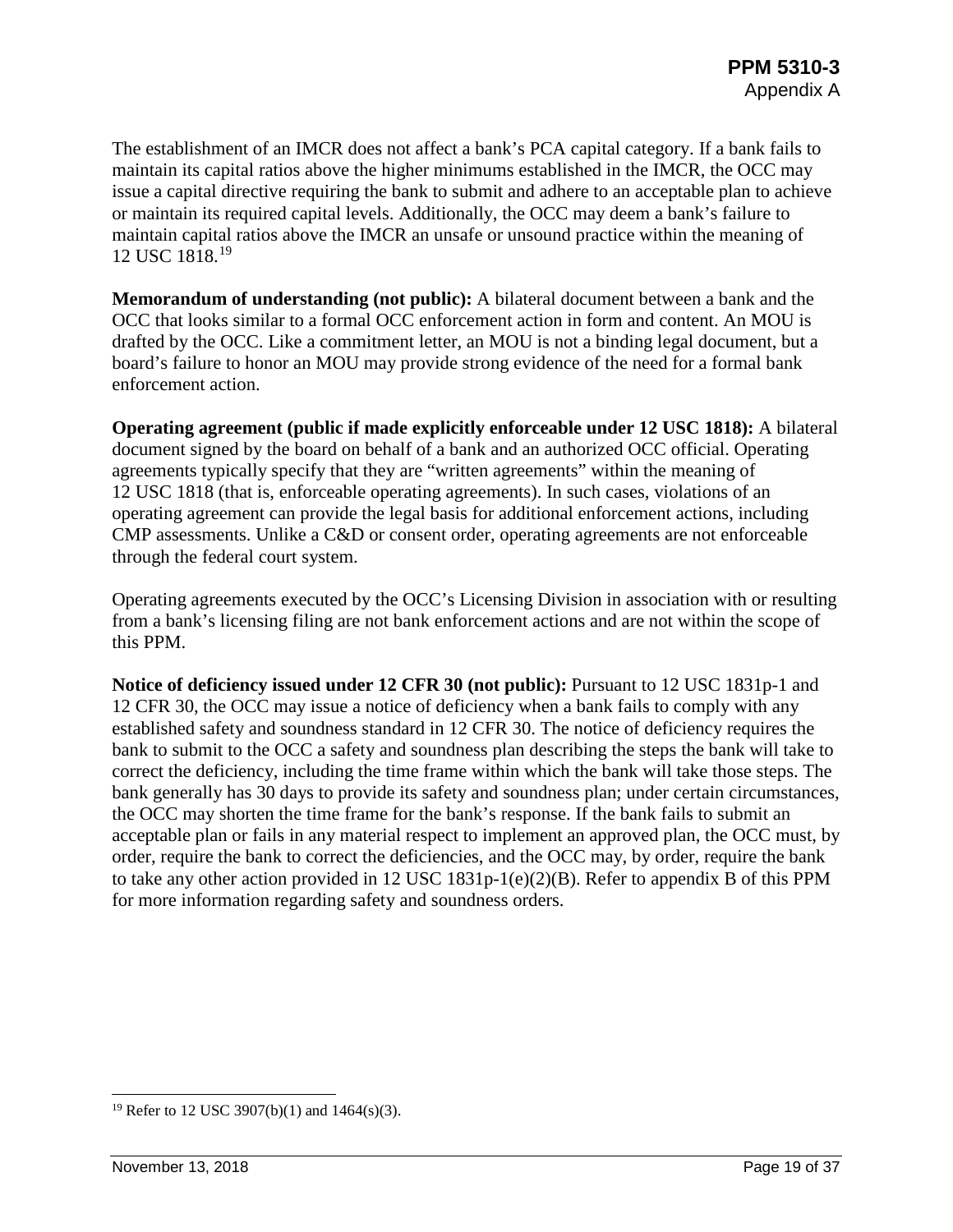## **Appendix B: Formal Enforcement Actions Against Banks**

<span id="page-19-0"></span>Many formal bank enforcement actions below are designated as "public" because they are generally required to be published or made available to the public. 12 USC 1818(u), however, provides the OCC with the authority to delay or withhold publication under certain exceptional circumstances.

**Capital directive (public):** Pursuant to 12 USC 3907 and 12 CFR 3, the OCC may issue a Capital directive when a bank fails to achieve or maintain capital at or above the minimum ratios required by 12 CFR 3, subparts B or H; a written agreement; or a condition for approval of an application. A capital directive may require the bank to achieve its minimum capital requirement by a specified date, submit and adhere to an acceptable capital plan, and take other actions to achieve the required capital ratios. The OCC sends the bank a notice of intent to issue a directive, which includes reasons for the proposed directive and proposed contents. The bank generally has 30 days to provide a written response to the notice, though the OCC can shorten the time period for the bank's response under certain circumstances. The bank's response should state any reasons the bank believes a directive should not be issued, propose alternative contents for the directive, and include any other matters that the bank would like the OCC to consider in deciding whether to issue a directive or revise the directive's contents. The bank's failure to respond within the required time frame is considered a waiver of any objection to the proposed capital directive. The OCC makes its decision after receiving a response or after the close of the response period.

A capital directive has essentially the same force and effect as a C&D order. Violations of a capital directive can provide the legal basis for assessing CMPs against the bank and its institution-affiliated parties under 12 USC 1818(i) or 12 USC 3909(d). A capital directive may also be enforced through application to a U.S. District Court. Unlike C&D orders, a failure to meet or a willful violation of a capital directive is not itself grounds for receivership.

Capital directives are rarely used because most banks with deficient capital have other deficiencies that also need to be addressed, and they are addressed through other formal bank enforcement actions. When capital adequacy is the overriding consideration and other deficiencies do not need to be addressed through a formal bank enforcement action, capital directives can be useful.

**Cease-and-desist order (public):** A final order issued pursuant to 12 USC 1818(b) that may be issued when a bank engages in an unsafe or unsound practice or violates a law, rule, regulation, condition imposed in writing,<sup>[20](#page-19-1)</sup> or written agreement (for example, an operating agreement made enforceable under 12 USC 1818, or a formal agreement). In addition to requiring a bank to cease and desist from the unsafe or unsound practice or violation and to take affirmative action to correct or remedy any conditions resulting from any violation or practice, a C&D order may

<span id="page-19-1"></span> $20$  A "condition imposed in writing" under 12 USC 1818 is defined as any condition imposed in writing by a federal banking agency in connection with any action on any application, notice, or other request by the depository institution or institution-affiliated party. This definition includes conditions imposed on a bank by the supervisory office as well as conditions imposed by the OCC's Licensing Division.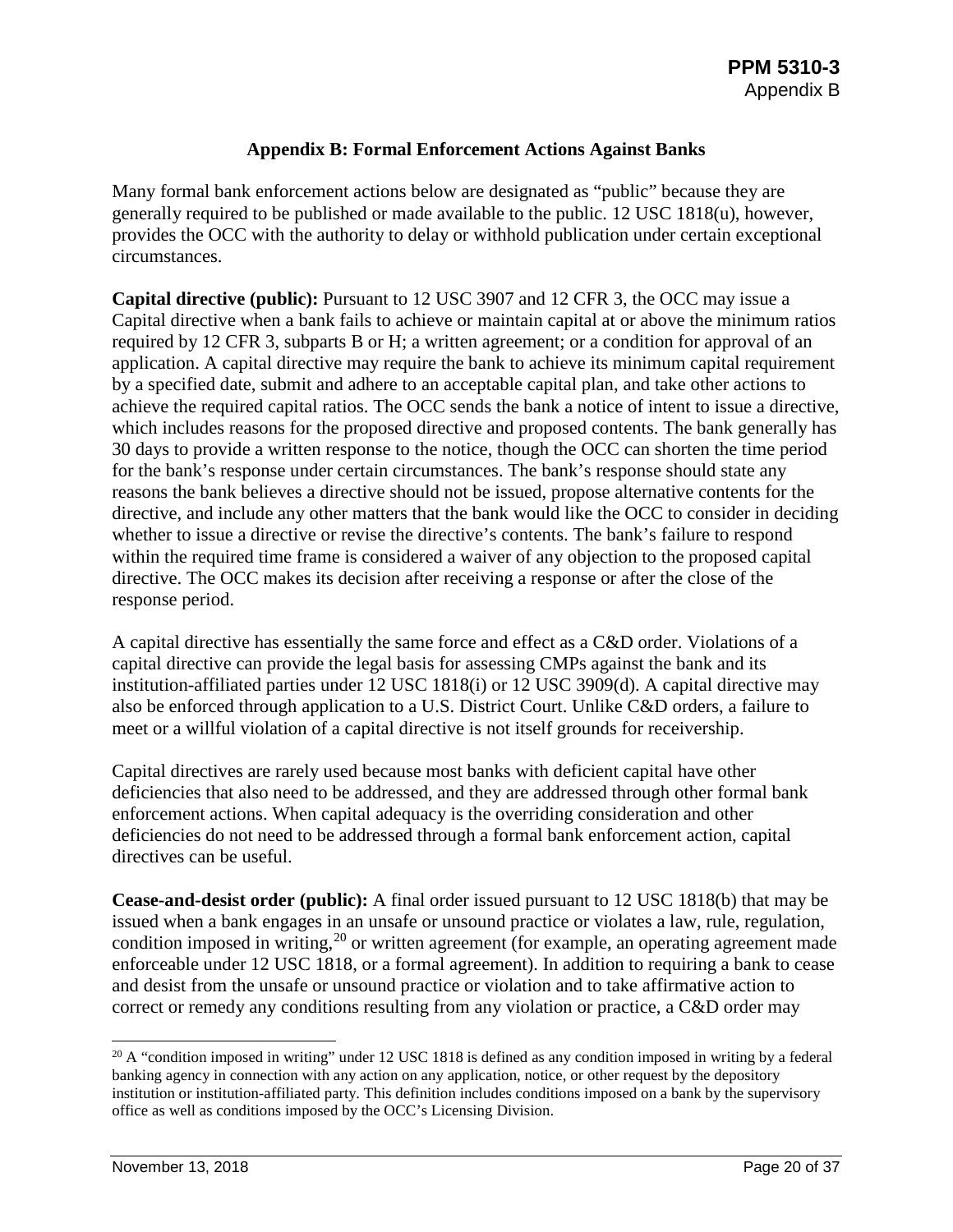require a bank to make restitution or provide reimbursement (i.e., restitution orders), restrict asset growth, dispose of a loan or other asset, rescind an agreement or contract, employ qualified officers or employees, or take other actions the OCC determines to be appropriate. A C&D order may also place limitations on a bank's activities or functions. A C&D order is imposed on an involuntary basis after the issuance of a notice of charges, a hearing, a recommended decision by an administrative law judge, and a final decision and order by the Comptroller. The Comptroller's decision to issue a C&D order in this manner is appealable to a U.S. Court of Appeals (either the D.C. Circuit or the circuit in which the home office of the bank is located). The OCC may enforce a C&D order through application to a U.S. District Court. Violations of a C&D order can provide the legal basis for additional enforcement actions, including CMPs. A willful violation of a final C&D order is itself grounds for receivership.<sup>[21](#page-20-0)</sup>

**Restitution order (public)**: A restitution order is a type of C&D order, authorized under 12 USC 1818(b)(6), that can be used to require a bank to take affirmative action to correct or remedy any conditions resulting from any violation or unsafe or unsound practice, including a requirement to make restitution (or provide reimbursement, indemnification, or guarantee against loss) if the bank was unjustly enriched in connection with the violation or practice, or the violation or practice involved a reckless disregard for the law, any applicable regulations, or prior order.

#### **Civil money penalties (public):** Refer to PPM 5000-7.

**Consent order (public):** Aside from its title, a consent order is identical in form and legal effect to a C&D order. A consent order, however, is issued with the consent of the bank's board.

**Temporary cease-and-desist order (not public except for the related notice of charges):** A temporary C&D order is issued by the OCC pursuant to 12 USC 1818(c) following the filing of a notice of charges seeking a C&D order. The OCC may issue a temporary C&D order to a bank when the violation or unsafe or unsound practice described in the notice of charges, or the continuation of the violation or practice, is likely to cause the bank's insolvency, cause significant dissipation of the bank's assets or earnings, weaken the bank's condition, or otherwise prejudice the interests of the bank's depositors before the completion of the proceedings resulting from the notice of charges. A temporary C&D order may also be imposed if the notice of charges specifies a bank's books and records are so incomplete or inaccurate that the OCC is unable, through the normal supervisory process, to determine the financial condition of the bank or the details or purpose of any transaction(s) that may have a material effect on the financial condition of the bank, or if the notice of charges specifies that any person has engaged in certain false advertising, misuse of FDIC names, or misrepresentations to indicate insured status as described in 12 USC 1828(a)(4). Although a temporary C&D order may be challenged in U.S. District Court within 10 days of issuance, it is effective upon issuance and remains effective and enforceable, unless set aside, limited, or suspended by the court, until a final C&D order is in place or the OCC dismisses the charges in the notice. Violations of a temporary C&D order can provide the legal basis for the assessment of CMPs.

<span id="page-20-0"></span><sup>&</sup>lt;sup>21</sup> Refer to 12 USC 1821(c)(5)(D), "Grounds for Appointing Conservator or Receiver."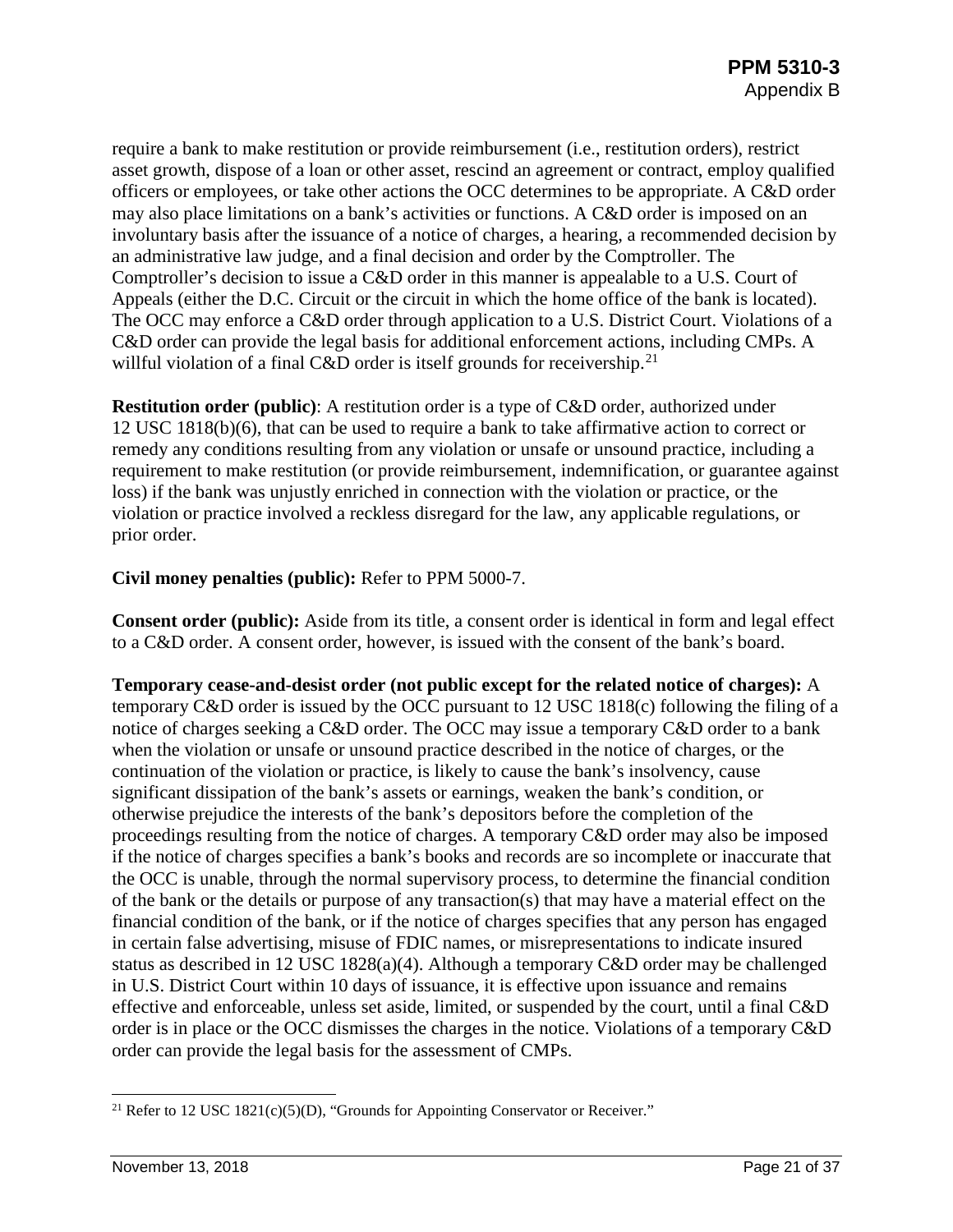**Formal agreement (public):** A formal agreement, a "written agreement" within the meaning of 12 USC 1818, is a bilateral document signed by an authorized OCC official and the board on behalf of a bank. Violations of a formal agreement can provide the legal basis for additional enforcement actions, including CMP assessments. Formal agreements are not enforceable through the federal court system.

**Gramm–Leach–Bliley Act agreements (national banks only, public):** An agreement between a national bank and the OCC pursuant to 12 USC  $24a(e)(2)$  and (3) and 12 CFR 5.39(j)(1)(ii) and (iii). A national bank that controls or holds an interest in a financial subsidiary must execute a GLBA agreement with the OCC within 45 days after receiving notice that

- the national bank or any of its depository institution affiliates are not well capitalized or well managed, $^{22}$  $^{22}$  $^{22}$
- the aggregate consolidated financial subsidiary assets exceed the limits of 12 CFR 5.39(g)(2),
- the national bank's accounting treatment for any financial subsidiary does not comply with the standards set forth in 12 CFR  $5.39(h)(1)$  and  $(2)$ ,
- the national bank's procedures for identifying and managing financial and operational risks within the bank and the financial subsidiary do not adequately protect the bank from such risks, or
- the national bank's policies and procedures to preserve the separate corporate identity and limited liability of the bank and the financial subsidiaries are not reasonable.

A GLBA agreement requires the national bank to comply with certain prudential requirements and may include limitations on the conduct or activities of the national bank or any subsidiary of the national bank as the OCC determines to be appropriate. If the national bank fails to correct the conditions giving rise to the notice within 180 days after receipt, the OCC may require the national bank to divest control of any financial subsidiary.

**Prompt corrective action directive (FDIC-insured banks only, public):** FDIC-insured banks are subject to mandatory and discretionary restrictions and actions depending upon the bank's PCA capital category.<sup>[23](#page-21-1)</sup> Mandatory restrictions and actions are effective when the bank is notified or is deemed to have notice of its PCA capital category. The OCC imposes discretionary restrictions and actions on the bank through the issuance of a PCA directive. Discretionary restrictions include requiring recapitalization, restricting affiliate transactions, restricting interest rates, requiring sale of voting shares, further restricting asset growth, restricting activities, requiring election of new board members, requiring dismissal of directors or officers, requiring new senior executive officers, prohibiting deposits from correspondent banks, requiring divestiture of subsidiaries, or taking any other action that the OCC determines will resolve the bank's problems at the least possible long-term cost to the Deposit Insurance Fund.

<span id="page-21-0"></span><sup>&</sup>lt;sup>22</sup> "Well capitalized" and "well managed" are defined in 12 CFR 5.39. For purposes of 12 CFR 5.39, "well managed" generally means that the bank has composite and management ratings of 1 or 2.

<span id="page-21-1"></span><sup>23</sup> Refer to 12 USC 1831*o*, "Prompt Corrective Action"; 12 CFR 6, "Prompt Corrective Action"; 12 CFR 165, "Prompt Corrective Action" (federal savings associations); and OCC Bulletin 2018-33, "Prompt Corrective Action: Guidelines and Rescissions."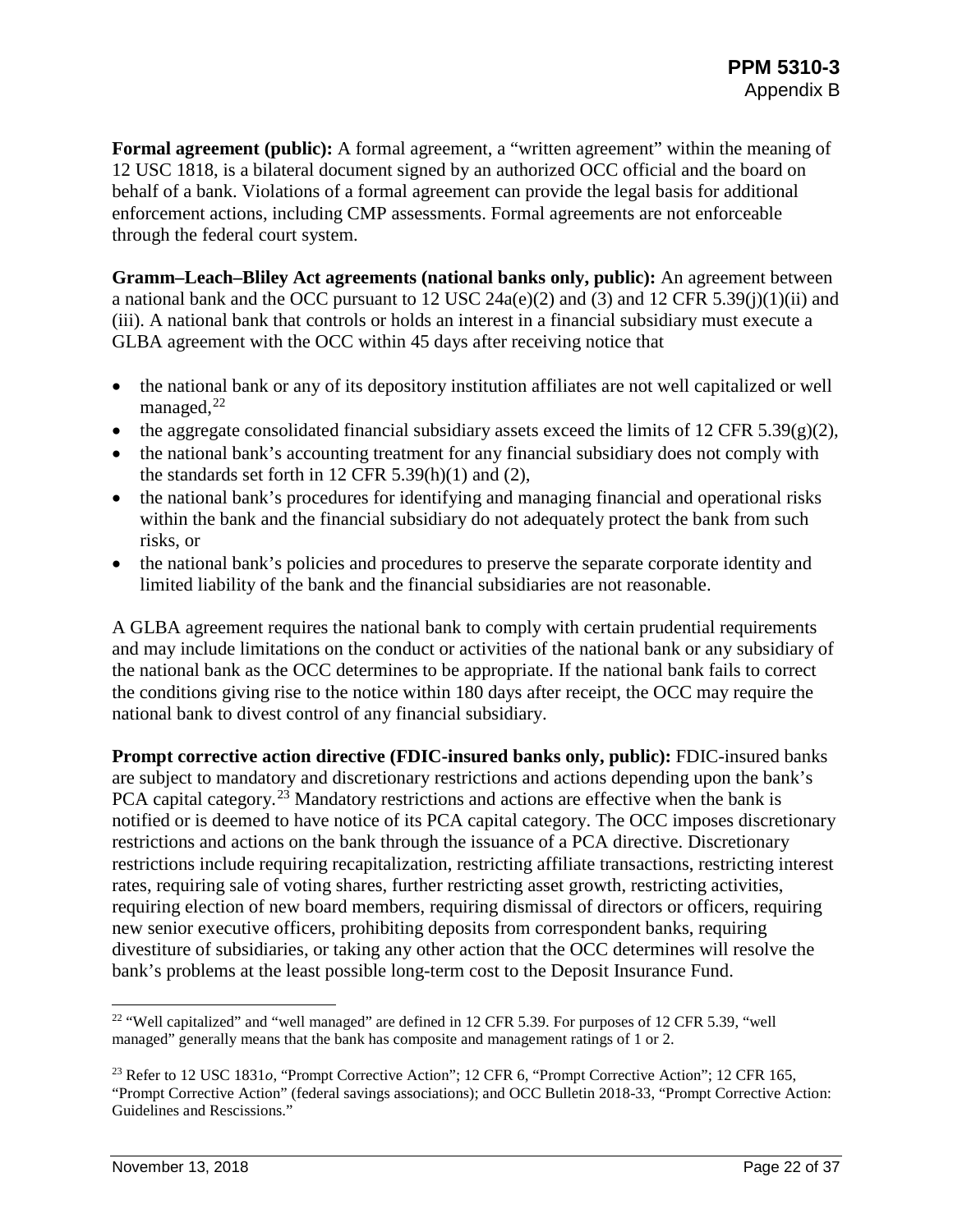The OCC first issues a notice of intent to issue a PCA directive to the bank, unless the OCC finds it necessary to issue a PCA directive, which is immediately effective, without providing such notice. The bank is given an opportunity to respond to the notice and explain why the proposed PCA directive is not necessary, suggest any modifications to the proposed PCA directive, or provide any other relevant information to support its position. After considering the bank's response, the OCC may issue the PCA directive as proposed or in modified form, determine that no action is necessary, or seek more information from the bank. A PCA directive essentially has the same force and effect as a C&D order. A PCA directive may also be enforced through application to a U.S. District Court.

For banks that are in the undercapitalized, significantly undercapitalized, or critically undercapitalized categories, the supervisory office should consider using a PCA directive. A PCA directive can enhance the OCC's use of resolution options later because failure to become adequately capitalized when subject to a PCA directive is a ground for receivership.<sup>[24](#page-22-0)</sup> Similarly, PCA directives may be appropriate when the need for prompt action is present. Refer to appendix D for more information on mandatory and discretionary actions under PCA.

**Safety and soundness order (public):** If a bank fails to submit or implement an acceptable safety and soundness plan pursuant to 12 CFR 30, the OCC must require the bank to correct the deficiencies and may require the bank to take other actions under 12 USC 1831p-1(e)(2)(B) until the deficiency has been corrected. The OCC requires the correction of deficiencies and any other actions using a safety and soundness order. The OCC must also take certain additional actions against a bank that has not corrected a deficiency if the bank has experienced extraordinary growth over the past 18 months, has commenced operations within the past 24 months, or has undergone a change in control.

If circumstances warrant, the OCC may issue a safety and soundness order that is immediately effective. Otherwise, the process for issuing a safety and soundness order under 12 CFR 30.5 begins with the issuance of a notice of intent to issue a safety and soundness order. The notice identifies the safety and soundness deficiencies and describes the proposed actions that would be included in the order and the time frame for complying with the proposed actions. The bank is given an opportunity to respond to the notice by explaining why the proposed order is not necessary or offering suggested modifications to the proposed order. After considering the response, the OCC may issue a safety and soundness order or determine that no action is necessary. A safety and soundness order has essentially the same force and effect as a C&D order. A safety and soundness order may also be enforced through application to a U.S. District Court. Unlike C&D orders, a willful violation of a safety and soundness order is not itself grounds for receivership.

Unlike PCA directives and capital directives, a safety and soundness order allows the OCC to require a bank to address deficiencies in its operations regardless of the bank's capital levels. Use of a safety and soundness order may be considered when a bank has serious systemic weaknesses resulting in the failure to meet one or more of the safety and soundness standards set forth in

<span id="page-22-0"></span><sup>&</sup>lt;sup>24</sup> Refer to 12 USC 1821(c)(5)(K)(ii).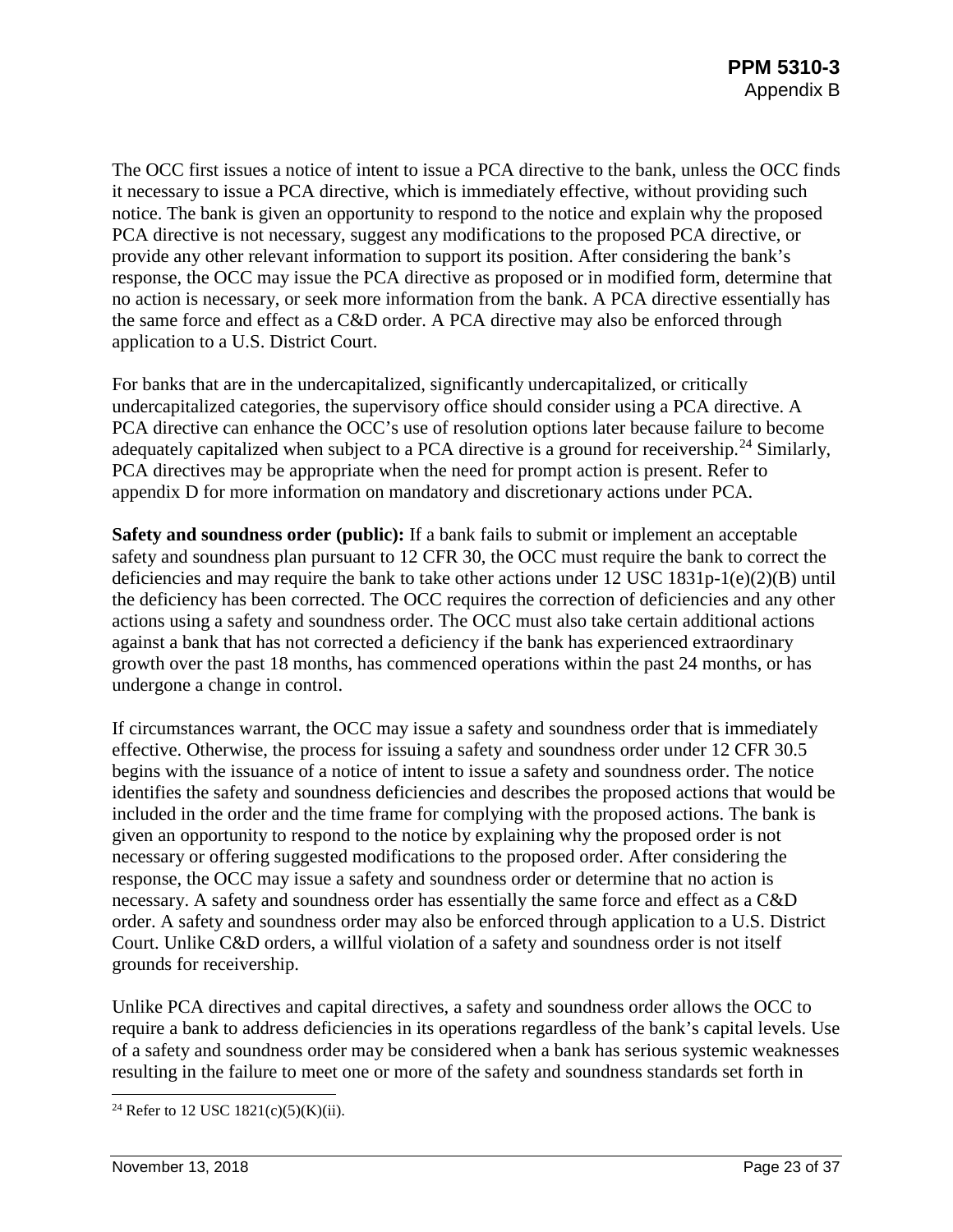12 CFR 30, but is not undercapitalized for PCA purposes and is not subject to an existing formal enforcement action that addresses the deficiency.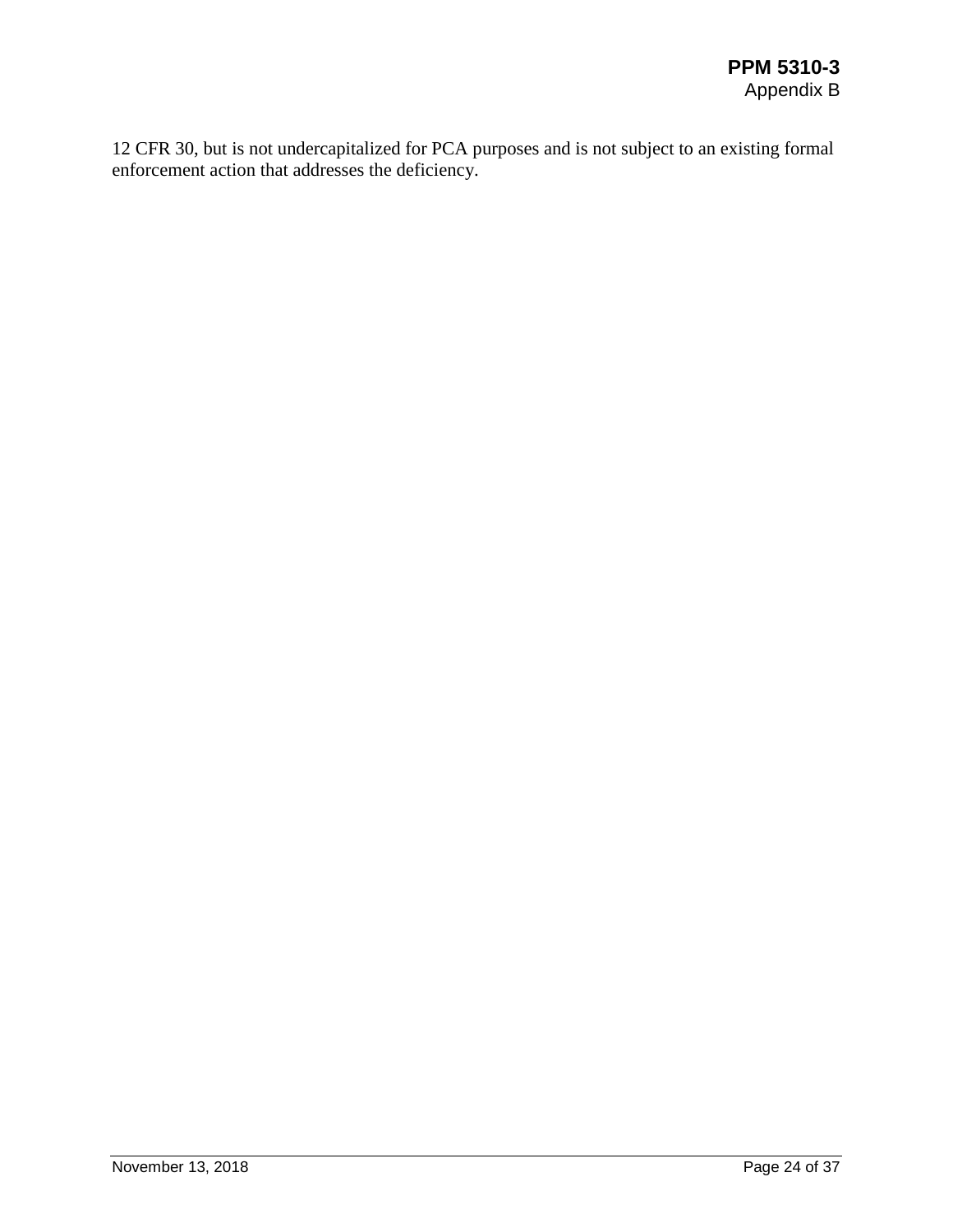## **Appendix C: Bank Enforcement Action Processes and Time Frames**

<span id="page-24-0"></span>This appendix outlines the general process and timelines by type of enforcement action. Refer to the "Decision Authority and OCC Legal Staff Responsibilities" and "Timeliness of Bank Enforcement Actions" sections of this PPM for more information.

Time frames marked with an asterisk (\*) in this appendix are set forth in statute or regulation.

| <b>Enforcement action types</b>                | <b>Process and time frames</b>                                                                                                                                                                                                                                                                          |
|------------------------------------------------|---------------------------------------------------------------------------------------------------------------------------------------------------------------------------------------------------------------------------------------------------------------------------------------------------------|
| Capital directive                              | • The supervisory office should provide a notice of intent to issue a capital<br>directive to the bank within 30 days of the OCC's final decision to issue the<br>notice.                                                                                                                               |
|                                                | • The bank has 30 days* after receiving the notice to respond to the OCC, unless<br>the OCC specifies a shorter time frame.                                                                                                                                                                             |
|                                                | The OCC should consider any response from the bank, make a final decision<br>whether to issue the directive, and provide any directive to the bank within 30<br>days of the expiration of the response period. If the OCC decides not to issue a<br>directive, the OCC will notify the bank in writing. |
| C&D order<br>Consent order                     | • The supervisory office should provide the proposed enforcement action to the<br>board within 30 days of the OCC's final decision to take the enforcement action.                                                                                                                                      |
|                                                | • The OCC should obtain signatures from the board and execute the document<br>within 30 days following delivery of the copy of the enforcement action to the<br>board.                                                                                                                                  |
|                                                | If the board does not execute the proposed enforcement action within 30 days<br>$\bullet$<br>following delivery, the OCC should expeditiously prepare and serve on the bank<br>a notice of charges for a C&D order.                                                                                     |
| <b>Commitment letter</b>                       | • The bank or the OCC drafts the commitment letter within 30 days of the OCC's<br>final decision to seek execution of a commitment letter.                                                                                                                                                              |
|                                                | • The board should sign the commitment letter and the supervisory office should<br>acknowledge the board's commitment within 30 days of the OCC's final decision<br>to require the board to sign the commitment letter.                                                                                 |
| Conditions imposed in writing                  | The bank provides an application, notice, or other request to the supervisory<br>$\bullet$<br>office that is not a licensing filing under 12 CFR 5.                                                                                                                                                     |
|                                                | • The supervisory office should provide the conditions imposed in writing to the<br>bank within 30 days after the OCC makes a final decision to impose a condition<br>in writing in connection with its action on the bank's application, notice, or other<br>request.                                  |
| Formal agreement                               | • The supervisory office should provide the proposed enforcement action to the<br>board within 30 days of the OCC's final decision to take the enforcement action.                                                                                                                                      |
|                                                | The OCC should obtain signatures from the board and execute the document<br>within 30 days following delivery of the copy of the enforcement action to the<br>board.                                                                                                                                    |
|                                                | • If the board does not execute the proposed enforcement action within 30 days<br>following delivery, the OCC should expeditiously prepare and serve on the bank<br>a notice of charges for a C&D order.                                                                                                |
| <b>GLBA</b> agreement (national<br>banks only) | • The OCC must notify a national bank that it does not continue to meet the<br>relevant qualifications in 12 CFR 5.39(g) and safeguards in 12 CFR 5.39(h).                                                                                                                                              |
|                                                | Pursuant to 12 CFR 5.39(j), the bank must execute the agreement within 45<br>days* of the OCC's notice that the bank does not meet the relevant qualifications<br>and safeguards, unless the OCC extends the time frame. The following are<br>guidelines for meeting this time frame:                   |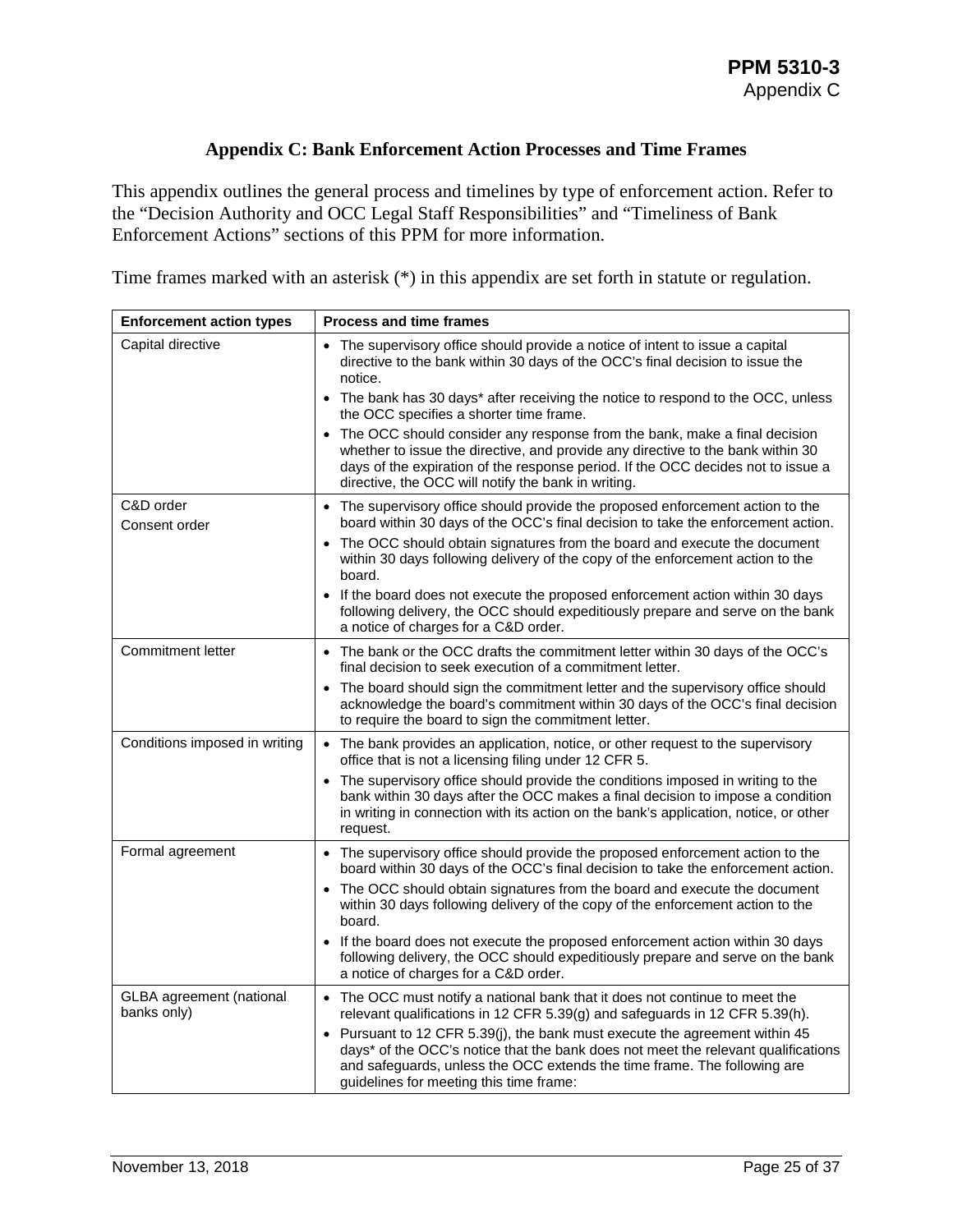| <b>Enforcement action types</b>                | <b>Process and time frames</b>                                                                                                                                                                                                                                                                          |
|------------------------------------------------|---------------------------------------------------------------------------------------------------------------------------------------------------------------------------------------------------------------------------------------------------------------------------------------------------------|
|                                                | The supervisory office should provide the proposed agreement to the bank<br>within 30 days after the OCC's decision to take the enforcement action.                                                                                                                                                     |
|                                                | The OCC should obtain signatures from the board and execute the document<br>within 15 days following delivery of the copy of the agreement to the bank,<br>unless the OCC permits additional time.                                                                                                      |
| <b>IMCR</b>                                    | • The supervisory office should provide a notice of intent to establish an IMCR to<br>the bank within 30 days of the OCC's final decision to issue the notice of intent.                                                                                                                                |
|                                                | The bank has 30 days* after receiving the notice of intent to respond to the<br>OCC, unless the OCC specifies a different time frame.                                                                                                                                                                   |
|                                                | • The OCC should make its decision whether to establish an IMCR and notify the<br>bank in writing of its decision within 30 days after expiration of the response<br>period.                                                                                                                            |
| <b>MOU</b>                                     | • The supervisory office should provide the proposed enforcement action to the<br>board within 30 days of the OCC's final decision to take the enforcement action.                                                                                                                                      |
|                                                | • The OCC should obtain signatures from the board and execute the document<br>within 30 days following delivery of the copy of the enforcement action to the<br>board.                                                                                                                                  |
| Operating agreement                            | • The supervisory office should provide the proposed enforcement action to the<br>board within 30 days of the OCC's final decision to take the enforcement action.                                                                                                                                      |
|                                                | The OCC should obtain signatures from the board and execute the document<br>$\bullet$<br>within 30 days following delivery of the copy of the enforcement action to the<br>board.                                                                                                                       |
| PCA directive                                  | The OCC may immediately issue a PCA directive or issue a notice of intent to<br>$\bullet$<br>issue a PCA directive.                                                                                                                                                                                     |
|                                                | - If the supervisory office finds it necessary to immediately issue a directive, the<br>supervisory office should provide the PCA directive to the bank within 14 days<br>of the OCC's final decision to immediately issue the directive.                                                               |
|                                                | If the OCC issues a notice of intent, the supervisory office should provide the<br>notice to the bank within 30 days of the OCC's final decision to issue a notice<br>of intent.                                                                                                                        |
|                                                | • The bank may file a written response to the notice within the time period set by<br>the OCC. The date must be at least 14 calendar days* from the date of the<br>notice unless the OCC determines that a shorter time frame is appropriate.                                                           |
|                                                | The OCC should consider any response from the bank, make a final decision<br>whether to issue the directive, and provide any directive to the bank within 30<br>days of the expiration of the response period. If the OCC decides not to issue a<br>directive, the OCC will notify the bank in writing. |
| Notice of deficiency issued<br>under 12 CFR 30 | • The supervisory office should provide a notice of deficiency to the bank within 30<br>days of the OCC's final decision to issue the notice.                                                                                                                                                           |
|                                                | • The bank must submit a safety and soundness plan to the OCC within 30 days*<br>after receiving the notice of deficiency, unless the OCC specifies a different time<br>frame.                                                                                                                          |
|                                                | The supervisory office must notify the bank whether the plan has been approved<br>$\bullet$<br>or seek more information regarding the plan within 30 days* after receiving the<br>plan, unless the OCC extends the approval time frame.                                                                 |
| Safety and soundness order                     | The OCC may immediately issue a safety and soundness order or issue a notice<br>of intent to issue a safety and soundness order.                                                                                                                                                                        |
|                                                | - If the supervisory office finds it necessary to immediately issue a safety and<br>soundness order, the supervisory office should provide the order to the bank<br>within 30 days of the OCC's final decision to issue the order.                                                                      |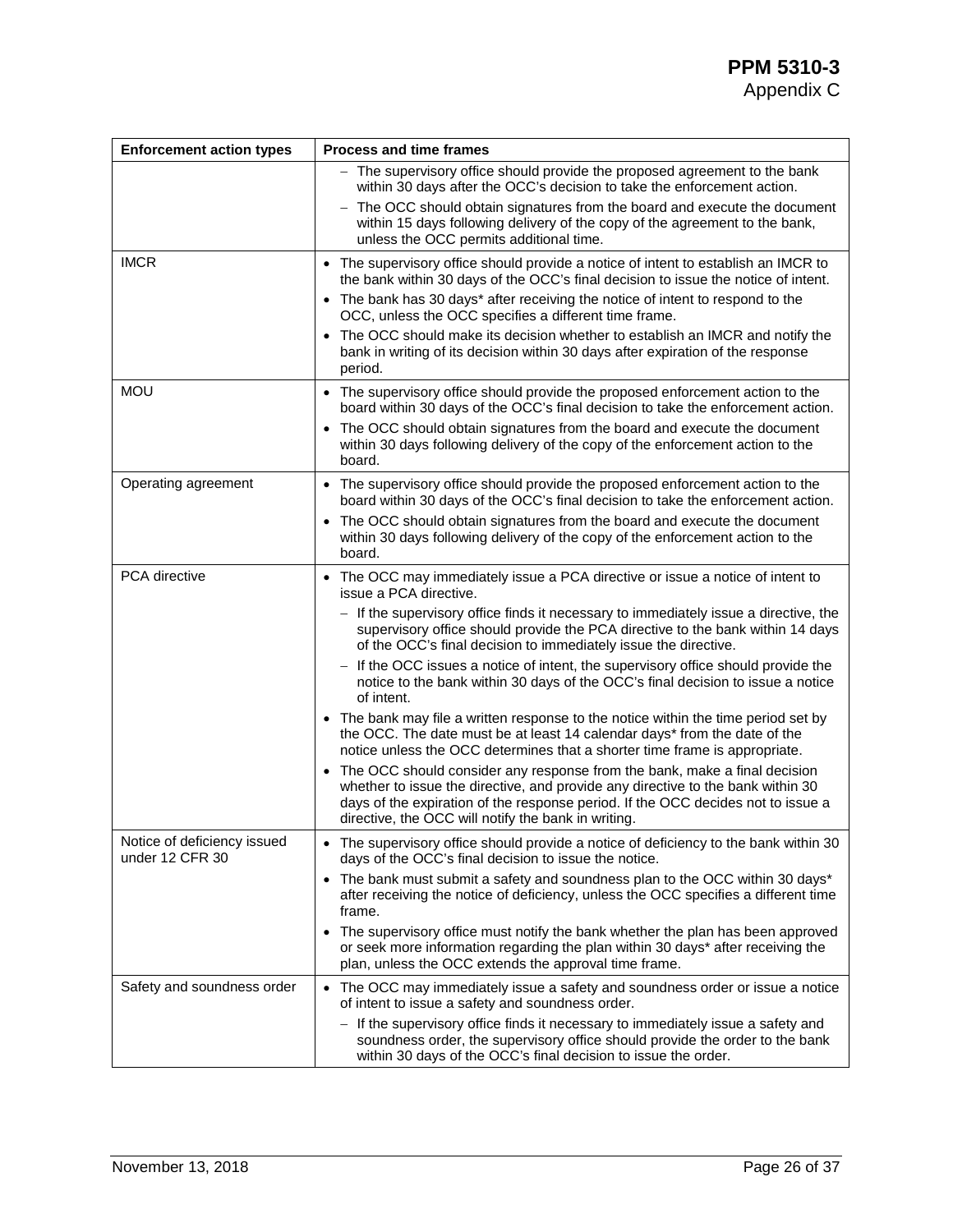| <b>Enforcement action types</b> | <b>Process and time frames</b>                                                                                                                                                                                                                                                                 |  |
|---------------------------------|------------------------------------------------------------------------------------------------------------------------------------------------------------------------------------------------------------------------------------------------------------------------------------------------|--|
|                                 | - If the OCC issues a notice of intent, the supervisory office should provide the<br>notice to the bank within 30 days of the OCC's final decision to issue a notice<br>of intent.                                                                                                             |  |
|                                 | • The bank may file a written response to the notice within the time period set by<br>the OCC. Such a response must be received by the OCC within 14 calendar<br>days* from the date of the notice, unless the OCC specifies a different time<br>frame is appropriate.                         |  |
|                                 | • The OCC should consider any response from the bank, make a final decision<br>whether to issue the order, and provide any order to the bank within 30 days of<br>the expiration of the response period. If the OCC decides not to issue an order,<br>the OCC will notify the bank in writing. |  |
| Temporary C&D order             | • The OCC should serve a notice of charges and temporary C&D order on a bank<br>within 21 days of the OCC's final decision to issue a temporary C&D order to the<br>bank.                                                                                                                      |  |
|                                 | • Within 10 days* after the OCC serves the temporary C&D on the bank, the bank<br>may apply for an injunction in U.S. District Court to set aside, limit, or suspend<br>the temporary C&D.                                                                                                     |  |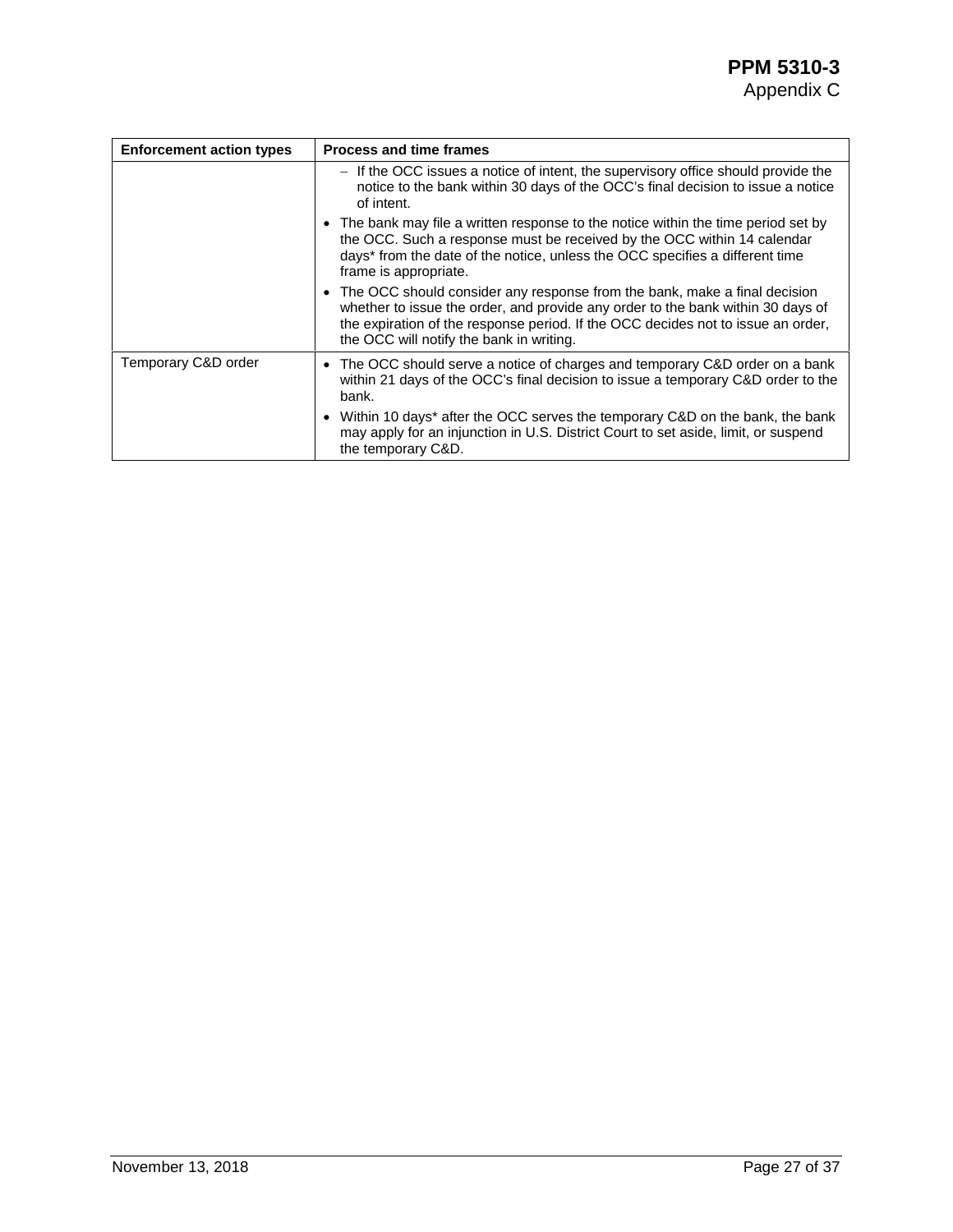#### **Appendix D: Mandatory and Discretionary Provisions Under PCA**

<span id="page-27-0"></span>This appendix summarizes the mandatory and discretionary actions under PCA, which are triggered by a bank's PCA capital category. This appendix is not an exhaustive list of supervisory actions under PCA. For more information on PCA and its mandatory and discretionary supervisory actions, refer to 12 USC 1831*o*, 12 CFR 6, and OCC Bulletin 2018-33, "Prompt Corrective Action: Guidelines and Rescissions*.*" For purposes of this appendix, the term "bank" refers only to "insured depository institutions" as defined in 12 USC 1813(c)(2).

| <b>PCA category</b>                               | <b>Applicable PCA provisions</b>                                                                                                                                                                                                                                                                                                                                                 |
|---------------------------------------------------|----------------------------------------------------------------------------------------------------------------------------------------------------------------------------------------------------------------------------------------------------------------------------------------------------------------------------------------------------------------------------------|
| Well capitalized                                  | If the bank would be undercapitalized after making the payment, then                                                                                                                                                                                                                                                                                                             |
|                                                   | capital distributions (cash or certain other distributions) restricted.                                                                                                                                                                                                                                                                                                          |
|                                                   | management fees restricted.<br>٠                                                                                                                                                                                                                                                                                                                                                 |
| Adequately capitalized                            | Same as well capitalized banks, plus                                                                                                                                                                                                                                                                                                                                             |
|                                                   | • brokered deposits restricted. <sup>a</sup>                                                                                                                                                                                                                                                                                                                                     |
| Undercapitalized                                  | Same as adequately capitalized banks, plus                                                                                                                                                                                                                                                                                                                                       |
|                                                   | restrictions on asset growth, acquisitions, new branches, and new lines of business.                                                                                                                                                                                                                                                                                             |
|                                                   | bank must submit an acceptable Capital Restoration Plan (CRP) to the OCC within 45 days of the<br>date the bank was notified of its undercapitalized status.                                                                                                                                                                                                                     |
|                                                   | discretionary application of certain restrictions otherwise applicable only to significantly<br>undercapitalized banks.                                                                                                                                                                                                                                                          |
| Significantly                                     | Same as undercapitalized banks, plus                                                                                                                                                                                                                                                                                                                                             |
| undercapitalized banks<br>and undercapitalized    | • restrictions on senior executive officer compensation.                                                                                                                                                                                                                                                                                                                         |
| banks that have failed to<br>submit an acceptable | The OCC shall also take one or more of the following actions:                                                                                                                                                                                                                                                                                                                    |
| <b>CRP</b>                                        | Require recapitalization. <sup>b</sup><br>٠                                                                                                                                                                                                                                                                                                                                      |
|                                                   | Restrict affiliate transactions. <sup>b</sup>                                                                                                                                                                                                                                                                                                                                    |
|                                                   | Restrict interest rates on deposits. <sup>b</sup>                                                                                                                                                                                                                                                                                                                                |
|                                                   | Further restrict asset growth or require the bank to reduce assets.                                                                                                                                                                                                                                                                                                              |
|                                                   | Require the bank to alter, reduce, or terminate activities.                                                                                                                                                                                                                                                                                                                      |
|                                                   | Require the bank to improve management by electing new directors, dismissing directors or<br>senior executive officers, or requiring qualified senior executive officers.                                                                                                                                                                                                        |
|                                                   | Prohibit the bank's acceptance of deposits from correspondent banks.<br>$\bullet$                                                                                                                                                                                                                                                                                                |
|                                                   | Require certain divestitures of subsidiaries.<br>٠                                                                                                                                                                                                                                                                                                                               |
|                                                   | Require the bank to take any other action the OCC determines will resolve the bank's problems at<br>the least possible long-term cost to the Deposit Insurance Fund better than any of the actions<br>described here.                                                                                                                                                            |
| Critically<br>undercapitalized                    | Same as significantly undercapitalized banks and undercapitalized banks that have failed to submit<br>and implement an acceptable CRP, plus <sup>c</sup>                                                                                                                                                                                                                         |
|                                                   | • receivership or conservatorship within 90 days (extensions permitted under certain circumstances<br>with OCC approval and FDIC concurrence), or such other action the OCC determines, with the<br>concurrence of the FDIC, will resolve the bank's problems at the least possible long-term cost to<br>the Deposit Insurance Fund better than receivership or conservatorship. |
|                                                   | restrictions on payments of principal or interest on the bank's subordinated debt.                                                                                                                                                                                                                                                                                               |

a Refer to 12 USC 1831f, 12 CFR 303.243 and 12 CFR 337.6. Deposit rate restrictions prevent a bank that is not well capitalized from circumventing the prohibition on brokered deposits by offering rates significantly above market in order to attract a large volume of deposits quickly. As a general rule, a bank that is not well capitalized may not offer deposit rates more than 75 basis points above average national rates for deposits of similar size and maturity. Refer to FDIC FIL-42-2016, "Frequently Asked Questions on Identifying, Accepting and Reporting Brokered Deposits," for more information.

**b** There is the presumption that the OCC will take these actions.

<sup>c</sup> The FDIC shall also prescribe certain further restrictions on the activities of the bank.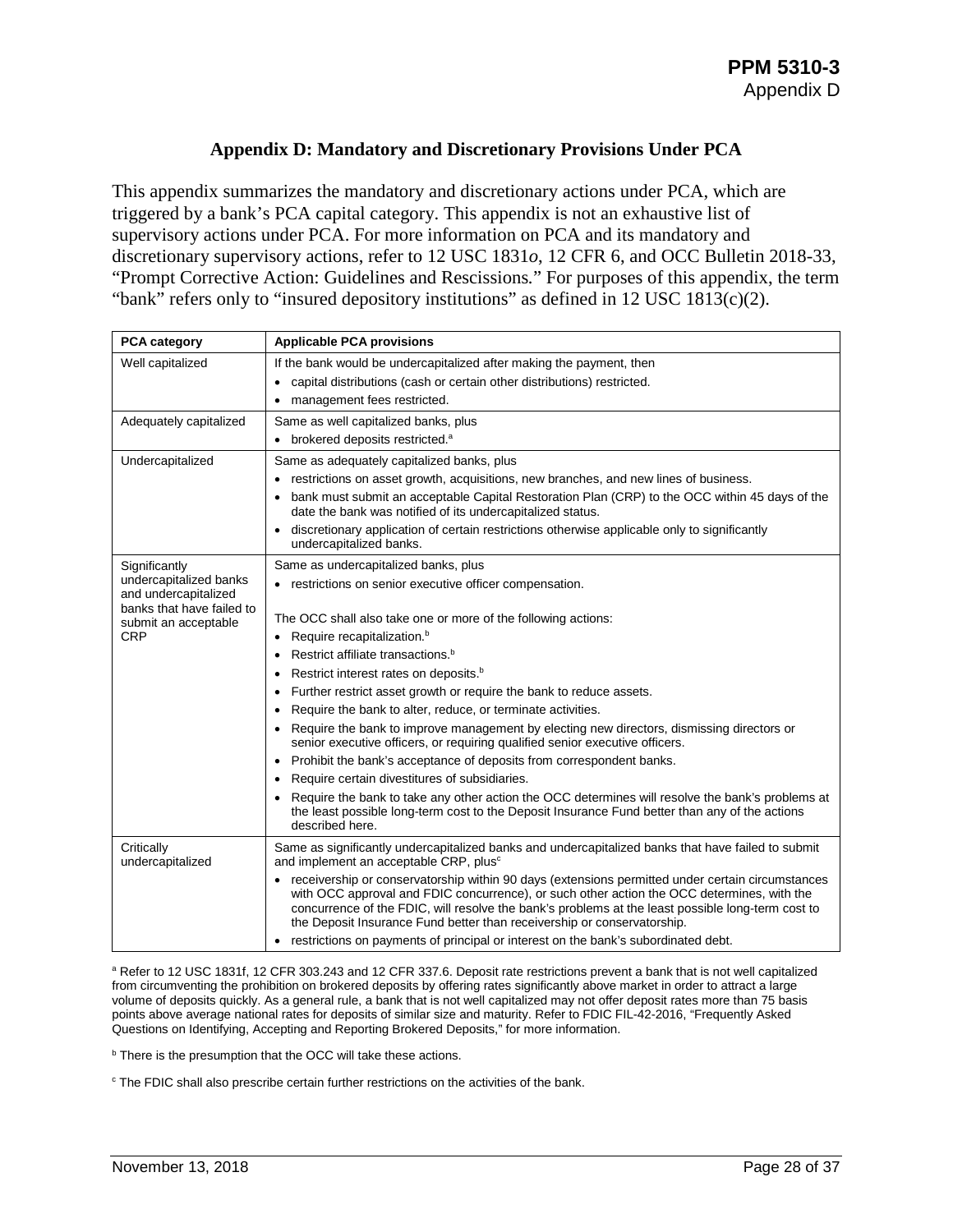## **Appendix E: Resolution**

<span id="page-28-0"></span>For purposes of this appendix, the term "bank" refers only to an "insured depository institution" as defined in 12 USC 1813(c)(2).

Pursuant to 12 USC 1831*o*(h)(3), the OCC is required to place a bank into receivership when the bank is insolvent or has a ratio of tangible equity to total assets that is equal to or less than 2 percent, unless the OCC, with FDIC concurrence, takes other actions the OCC determines would better achieve the purpose of 12 USC 1831*o*. Once a bank's ratio of tangible equity to total assets has dropped to 2 percent or below, the bank is subject to all restrictions and limitations applicable to critically undercapitalized banks, including the provisions of 12 USC 1831*o*(h)(3) pertaining to receivership or conservatorship.

The OCC also has the authority to initiate resolution by placing a bank into receivership or conservatorship or requiring its sale, merger, or liquidation while the bank still has a ratio of tangible equity to total assets of more than 2 percent in certain circumstances. Such action may help resolve a bank at the least long-term cost to the Deposit Insurance Fund by reducing or limiting losses that might otherwise result if the bank were allowed to remain open until its ratio of tangible equity to total assets has dropped to 2 percent or less, or its capital has been exhausted. In certain cases, resolution may be considered if the bank

- is losing capital.
- has no realistic prospects for recapitalization.
- is engaging in practices likely to increase losses in the future.
- is engaging in unsafe or unsound practices that have a substantial negative effect on the bank.
- suffers from other critical management failures identified in the receivership statutes.

When a bank first becomes undercapitalized for PCA purposes, or when a bank that is not yet undercapitalized begins to show substantial safety and soundness weaknesses or other critical management failings, the supervisory office should develop a resolution contingency plan involving a merger, sale, voluntary liquidation, conservatorship, or receivership. Planning for these potential future developments is a factor in selecting which bank enforcement actions to use in the near term.

The supervisory office must take into account the long-range strategy for the bank in deciding which bank enforcement action to use. Using bank enforcement actions at the rehabilitation stage can enhance the OCC's position for resolution, if the need arises. For example, for an undercapitalized bank, the failure to submit and implement an acceptable CRP is a ground for receivership. It may also be a basis to require the bank to be sold or merged into another bank. Similarly, when addressing substantial safety and soundness weaknesses or other critical management failings, a C&D order might be preferred because a willful violation of a C&D (or consent) order is itself a ground for receivership. In addition, PCA, C&D (or consent) order, and safety and soundness order processes all have provisions authorizing the OCC to require a bank to take any action the OCC determines will best resolve the bank's deficiencies. In appropriate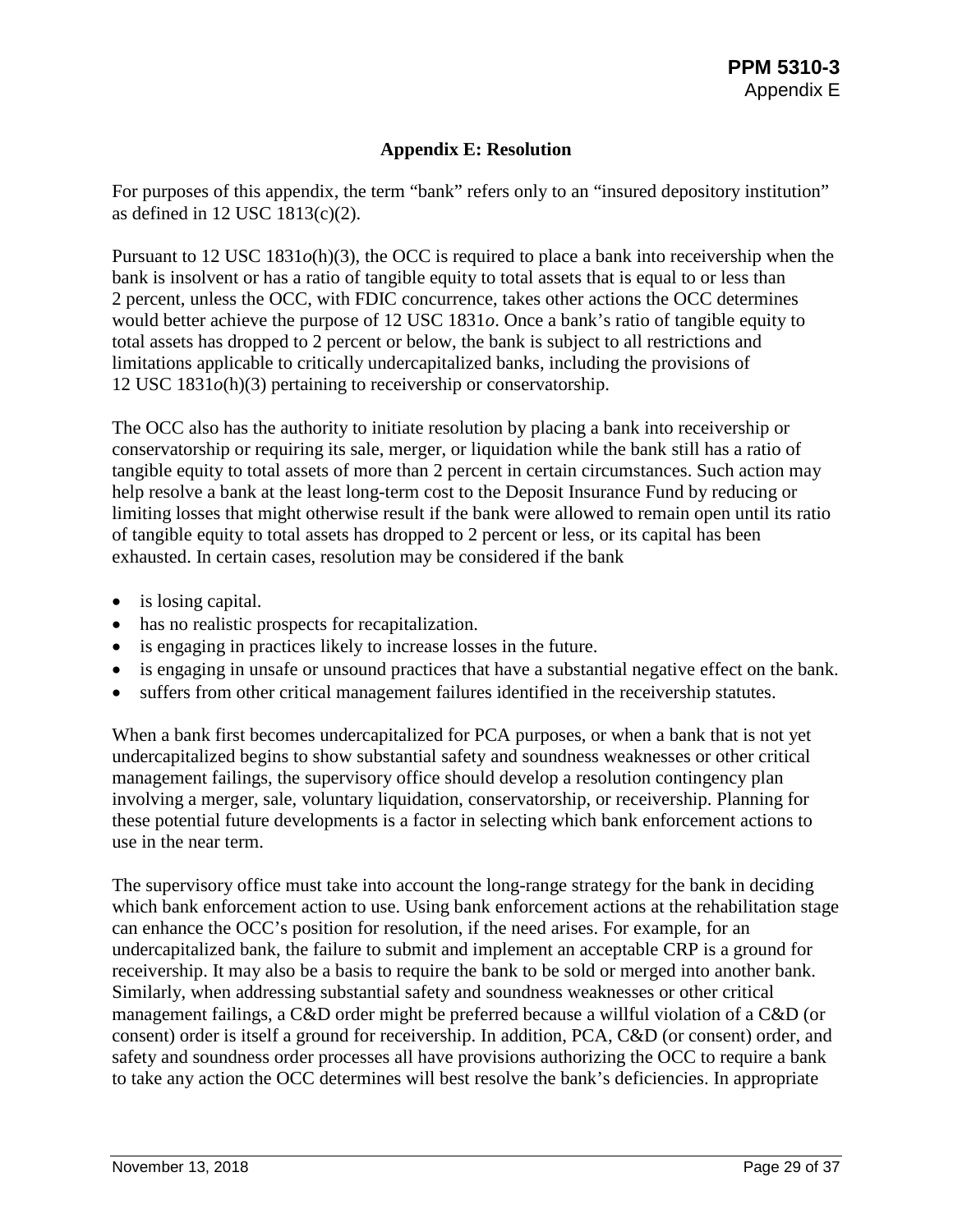cases, this authority could be used to require that the bank have a contingency plan to sell or liquidate itself if it does not remedy its deficiencies within a specified time period.

The supervisory office should consider whether resolution would be appropriate when a bank has reached the point when additional bank enforcement actions will likely not prevent insolvency or reduce the cost to the Deposit Insurance Fund. Once a decision is made to adopt a resolution approach, OCC resources should be focused on the best available option at the least cost to the Deposit Insurance Fund.

The facts and reasons on which the receivership or other resolution is based must be well supported and documented in the OCC's supervisory information systems. In most instances, prior bank enforcement actions will have addressed these matters at an earlier stage (for example, when the bank first became undercapitalized or when the bank was required to remedy unsafe or unsound practices in an enforcement action). The record prepared for those actions will later be a part of documenting the receivership grounds. Additional documentation of the continuation and worsening of deficiencies or a substantial negative impact on the bank's assets, earnings, or ability to conduct business is needed to support receivership grounds.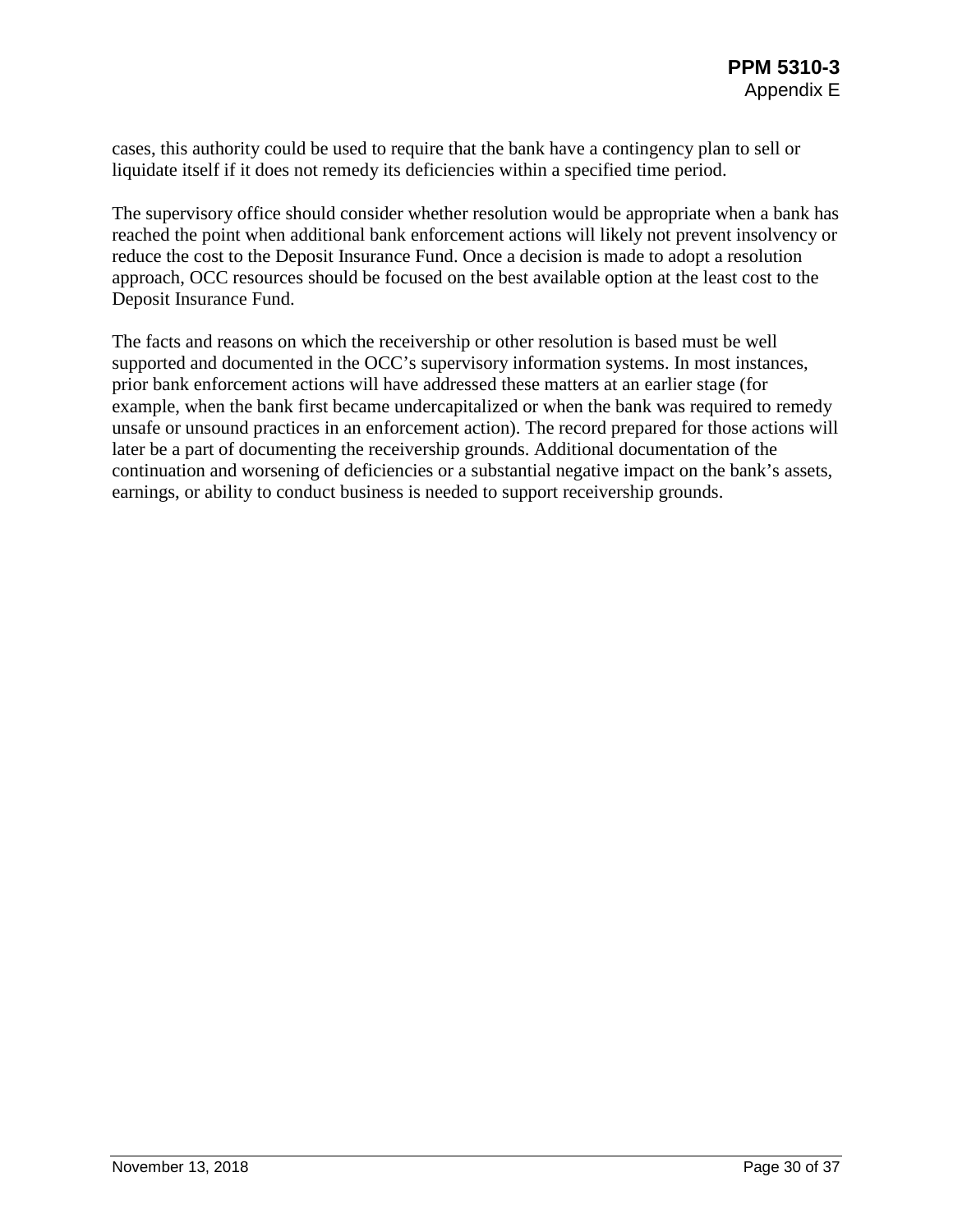## **Appendix F: Compliance With Enforcement Actions Page Template**

<span id="page-30-0"></span>We performed an assessment of the bank's compliance with each actionable article of the [enforcement action type]. A rating of "in compliance" can be achieved on a particular article in an enforcement action only after the bank has adopted, implemented, and adhered to all of the corrective actions set forth in the article; the corrective actions are effective in addressing the bank's problems; and OCC examiners have verified and validated through the examination process that these measures have been accomplished and are sustainable.

An assessment of "not in compliance" means either of the following conditions:

- Additional action on the part of the bank, the board, and management is required, such as when the board or management have failed to adopt policies, procedures, or systems within required time frames; when adopted policies, procedures, and systems fail to address all required items in the article; when the bank has failed to comply with immediately effective requirements or has failed to cease activities prohibited by the article; or when the board or management has failed to fully implement or adhere to corrective actions.
- The bank has adopted and begun the implementation of all of the corrective actions required by the article, but sufficient time has not passed to validate that the actions have been fully implemented, are being adhered to, and are effective and sustainable in addressing the bank's problems. In these situations, the board and management must continue to monitor and test the bank's progress to ensure corrective actions are fully implemented, adhered to, and effective.

*If the action is a capital directive, C&D order, consent order, GLBA agreement, formal agreement, PCA directive, safety and soundness order, operating agreement, or conditions imposed in writing, use this paragraph:* The board is reminded that failure to comply with the [type of enforcement action] is an unsafe or unsound banking practice, except when noncompliance is due solely to the need for additional time to assess the effectiveness of corrective actions. Continued noncompliance with the [type of enforcement action] will delay restoring the bank to a satisfactory condition. Failure to fully address and adhere to the [type of enforcement action] may result in more severe enforcement actions, including potential civil money penalties (CMPs) against the bank, individual members of the board, or management.

*If the action is a commitment letter, IMCR, MOU, or 12 CFR 30 notice of deficiency, use this paragraph:* The board is reminded that failure to comply with the [type of enforcement action] may be an unsafe or unsound banking practice, except when noncompliance is due solely to the need for additional time to assess the effectiveness of corrective actions. Failure to fully address and adhere to the [type of enforcement action] may result in more severe enforcement actions against the bank, individual members of the board, or management.

The bank remains not in compliance with [number] of the [number] actionable articles in the [type of enforcement action]. The following descriptions of the articles are abbreviated. The board and management must not rely on these condensed descriptions and should refer to the [type of enforcement action] itself for specific requirements. The board is cautioned that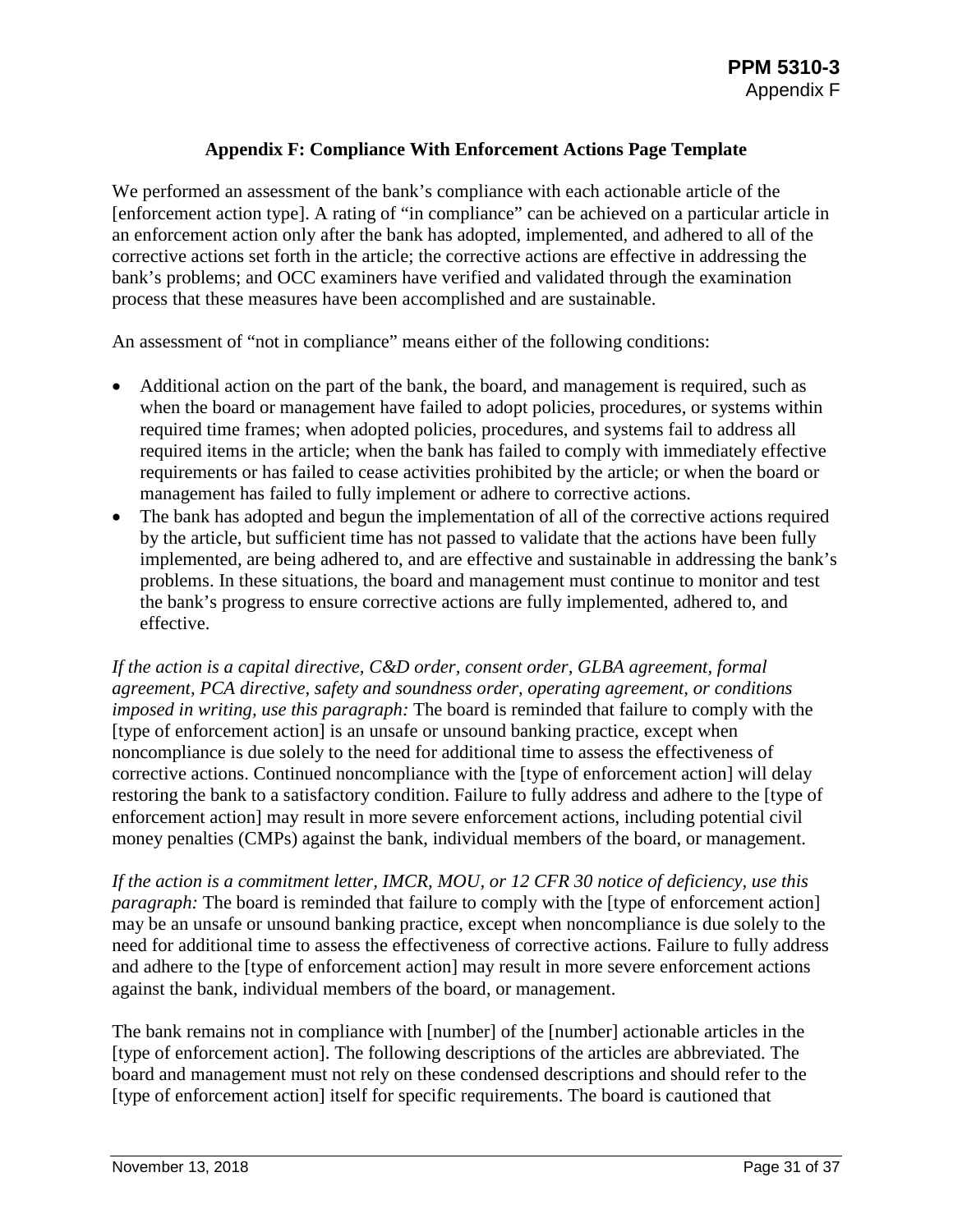continued diligence in complying with all articles is required, as "in compliance" designations are subject to regular reevaluation until such time that the enforcement action is terminated.

We have included management's revised commitments to address the remaining corrective action requirements. Nothing in this [report or letter] should be interpreted to suggest that we are granting any extensions or find the bank's commitments as satisfactory or sufficient to meet the requirements of the respective articles. The following is a summary of the bank's progress in addressing the requirements of each actionable article.

| <b>Article</b>                      | <b>Status</b>                  |
|-------------------------------------|--------------------------------|
| [Article number]-[Title of article] | [compliance/not in compliance] |

#### **Article [#]—[Title of Article]—[Status]**

[Insert a brief summary of the article's requirements.]

**Status:** Discuss the status of the article.

- Include specific facts to support "compliance" or "not in compliance" determination.
- If the article is not in compliance but is also "past due" or "pending validation," state that here.
- If the article is in compliance, this section should state that compliance with the article will continue to be assessed until the enforcement document is terminated.

#### **Additional Action Required**

- State what the bank must do to achieve compliance with the article.
- Requirements must be specific, actionable, and consistent with the article.

#### **Commitment**

Discuss the management's or the board's commitments to the additional actions required.

- Be as specific as possible.
- Include dates and the names of persons responsible.

Omit this section if the article is in compliance.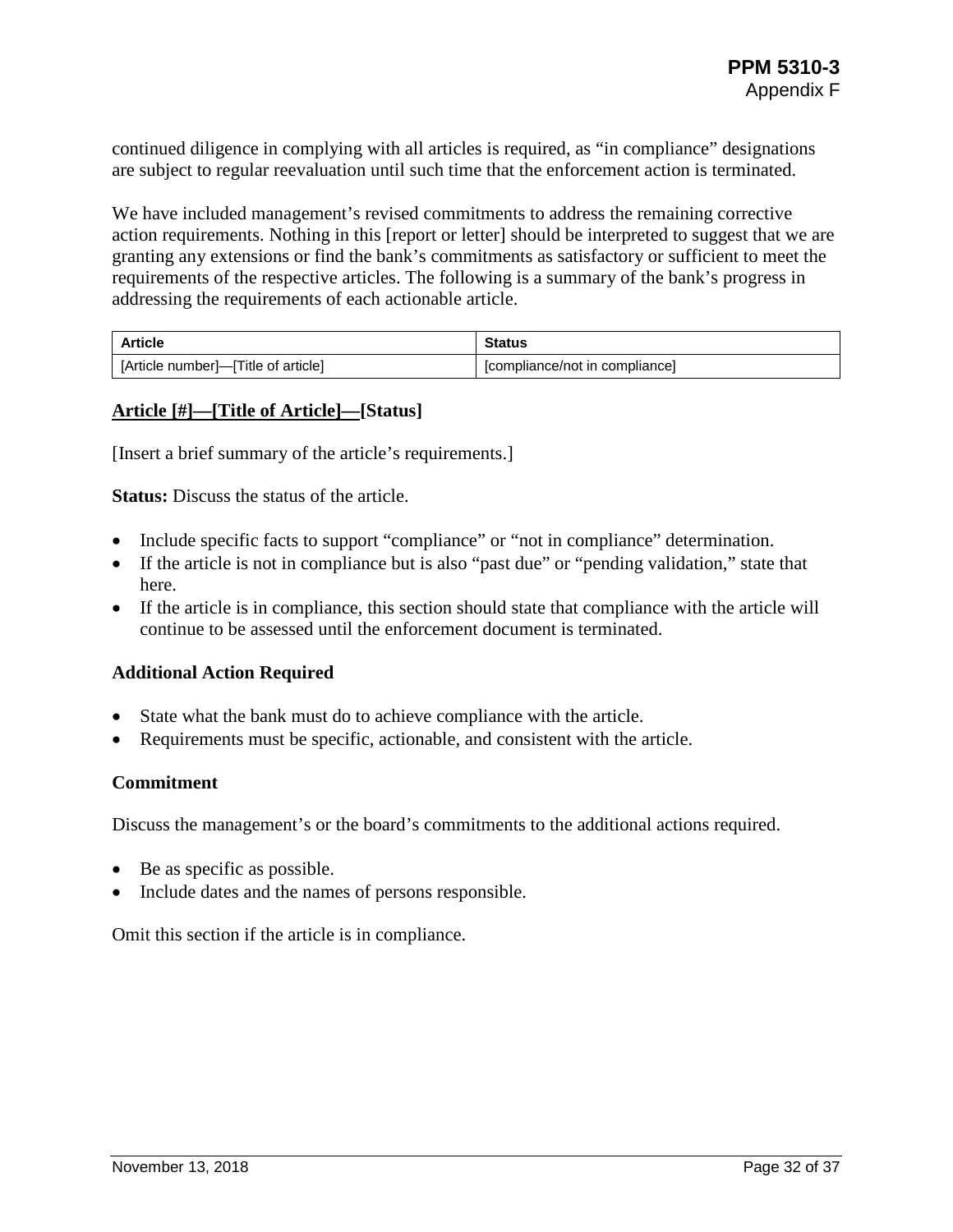## <span id="page-32-0"></span>**Appendix G: Sample Write-Ups for Compliance With Enforcement Actions Section of a Formal Written Communication**

This appendix includes sample write-ups for the "Compliance With Enforcement Actions" section of a formal written communication. This section of a formal written communication should include the standard text in appendix F followed by a table summarizing the status of each article. In the formal communication, the write-ups should be listed after the table.

## **Example 1: Article Not in Compliance, Past Due**

## **Article II—Strategic Plan—Not in Compliance (Past Due)**

*This article requires the board to submit a strategic plan covering at least a three-year period. The article requires the board to prepare and submit a quarterly written evaluation of the bank's performance against the plan once it receives a written determination of no supervisory objection for the plan. Until the strategic plan receives a determination of no supervisory objection, the bank shall not significantly deviate from the operations that existed prior to the order without first receiving the OCC's prior written determination of no supervisory objection.*

**Status:** Corrective actions required by this article are past due. The board submitted a strategic plan to the OCC on September 15, 20XX, but the strategic plan fails to address all items required by the order. Specifically, the strategic plan does not include personnel responsible for achieving various goals and initiatives, a clear description of control systems to mitigate risks associated with new products, growth, or changes in bank markets, and a description of systems designed to monitor the bank's progress. The strategic plan also includes significant loan growth in new loan products without appropriate policies and risk management systems.

**Additional action required:** The board has a continuing obligation to submit an acceptable strategic plan covering at least a three-year period that addresses all requirements of this article. Upon approval by the board, the three-year strategic plan must be submitted to the OCC for review, and a determination of no supervisory objection must be made prior to implementation.

**Commitment:** CEO Johnson committed to revising the strategic plan to address all requirements of the order by January 31, 20XX.

## **Example 2: Article Not in Compliance, Pending Validation**

## **Article III—Internal Audit Program—Not in Compliance (Pending Validation)**

*This article requires the board or audit committee to develop and adhere to a satisfactory, independent internal audit program. The board or audit committee shall ensure timely follow-up and correction of deficiencies identified by internal audit.*

**Status:** The audit committee has developed a satisfactory audit program. Jane Doe was hired as the bank's chief audit executive on October 1, 20XX. The audit department is appropriately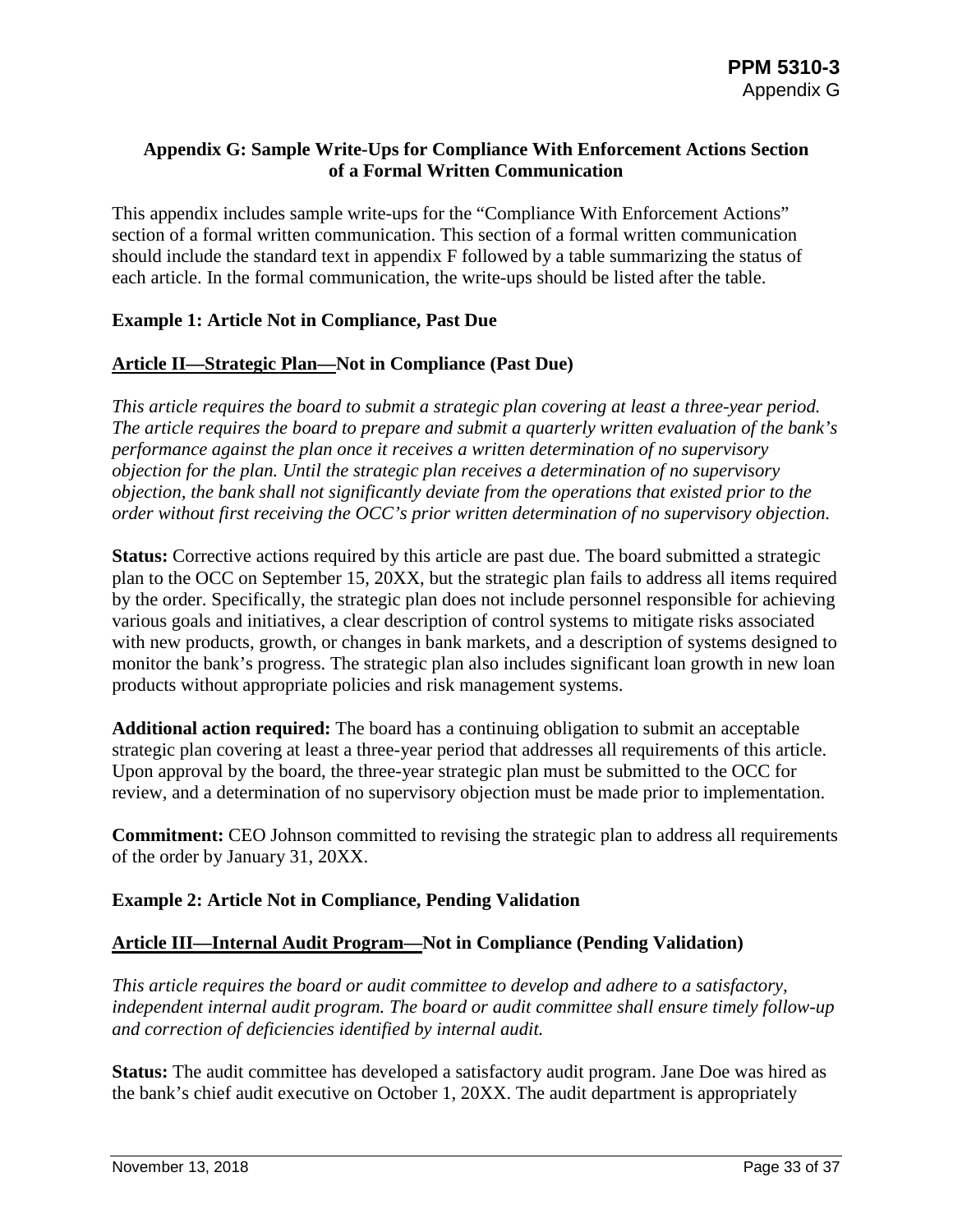staffed. Additionally, the risk assessment and schedule have been improved to include all relevant areas. Additional time needs to pass, however, for auditor Doe and the audit committee to demonstrate the adequacy and sustainability of the program.

**Additional action required:** The audit committee must ensure implementation of the audit program and ensure timely follow-up and correction of deficiencies by internal audit.

**Commitment:** Audit committee chairman Smith committed to ensuring implementation of the audit program and correction of deficiencies identified by internal audit.

#### **Example 3: Article in Compliance**

#### **Article IV—Allowance for Loan and Lease Losses—Compliance**

*This article requires the board to revise the bank's program for the maintenance of an adequate allowance for loan and lease losses (ALLL). The bank's ALLL policy and methodology must be consistent with GAAP; OCC Bulletin 2006-47, "Interagency Policy Statement on the Allowance for Loan and Lease Losses"; the "Allowance for Loan and Lease Losses" booklet of the Comptroller's Handbook; and the call report instructions.*

**Status:** The board approved a revised ALLL policy on September 15, 20XX, that addresses requirements of the article. Examiners validated the effectiveness of the revised ALLL policy and determined that the revised methodology is appropriate and is consistent with GAAP; OCC Bulletin 2006-47; the "Allowance for Loan and Lease Losses" booklet of the *Comptroller's Handbook;* and the call report instructions. The methodology has been in place for four consecutive quarters and was also validated by the bank's internal audit.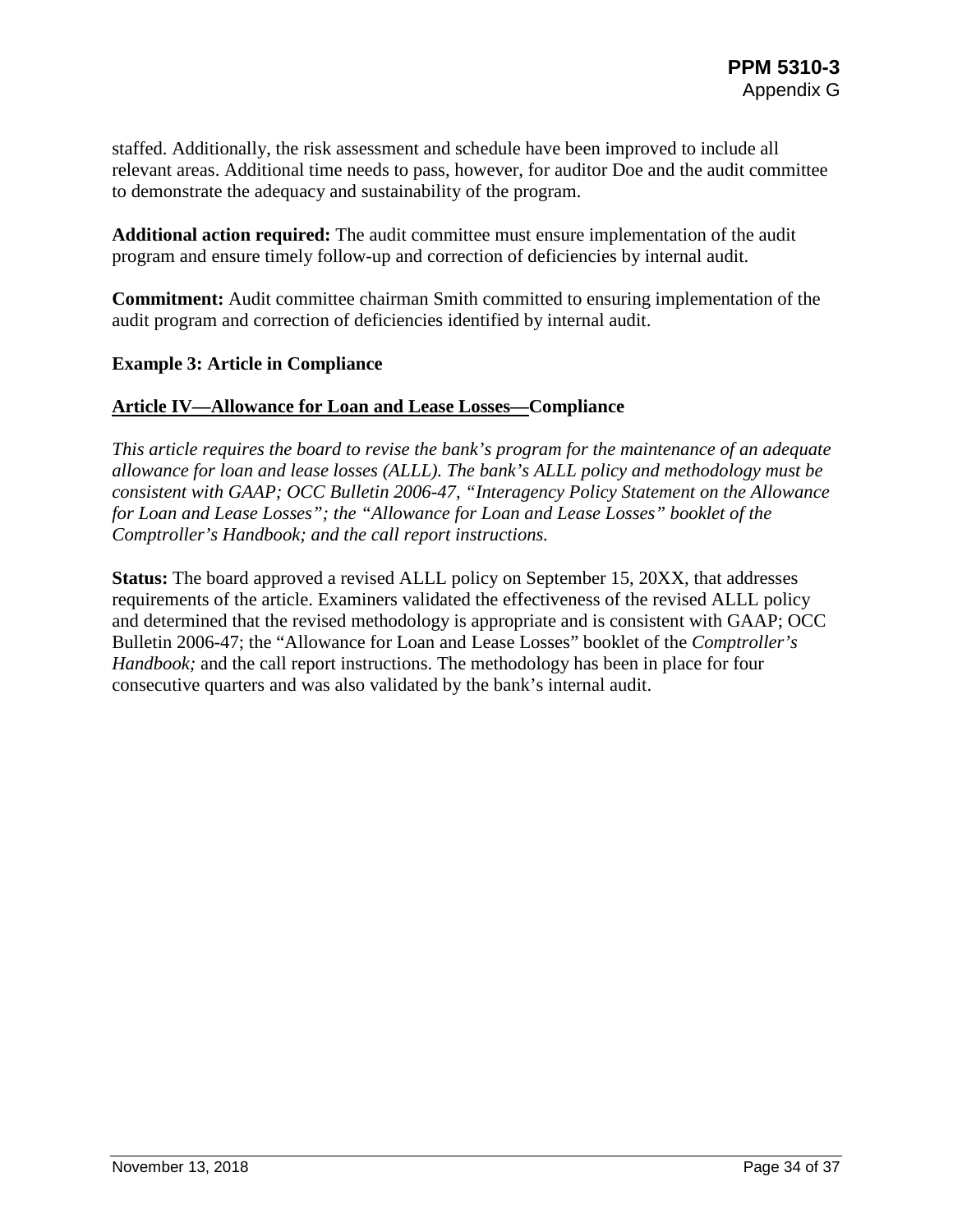## **Appendix H: Abbreviations**

<span id="page-34-0"></span>

| AML           | anti-money laundering                                                    |
|---------------|--------------------------------------------------------------------------|
| <b>BSA</b>    | <b>Bank Secrecy Act</b>                                                  |
| <b>CAMELS</b> | rating system with six component areas: capital adequacy, asset quality, |
|               | management, earnings, liquidity, and sensitivity to market risk          |
| C&D           | cease-and-desist                                                         |
| <b>CFR</b>    | U.S. Code of Federal Regulations                                         |
| <b>CMP</b>    | civil money penalty                                                      |
| <b>DSRC</b>   | <b>District Supervision Review Committee</b>                             |
| <b>FDIC</b>   | <b>Federal Deposit Insurance Corporation</b>                             |
| <b>GLBA</b>   | Gramm-Leach-Bliley Act                                                   |
| <b>IMCR</b>   | individual minimum capital ratios                                        |
| <b>ITCC</b>   | information technology, trust, consumer compliance, and Community        |
|               | Reinvestment Act                                                         |
| <b>MMSRC</b>  | <b>Major Matters Supervision Review Committee</b>                        |
| <b>MOU</b>    | memorandum of understanding                                              |
| <b>MRA</b>    | matter requiring attention                                               |
| <b>MSRC</b>   | <b>Midsize Supervision Review Committee</b>                              |
| <b>OCC</b>    | Office of the Comptroller of the Currency                                |
| <b>OOI</b>    | order of investigation                                                   |
| <b>PCA</b>    | prompt corrective action                                                 |
| <b>PPM</b>    | Policies and Procedures Manual                                           |
| <b>ROCA</b>   | risk management, operational controls, compliance, asset quality         |
| <b>ROE</b>    | report of examination                                                    |
| <b>SRC</b>    | supervision review committee                                             |
| <b>USC</b>    | U.S. Code                                                                |
| <b>WSRC</b>   | <b>Washington Supervision Review Committee</b>                           |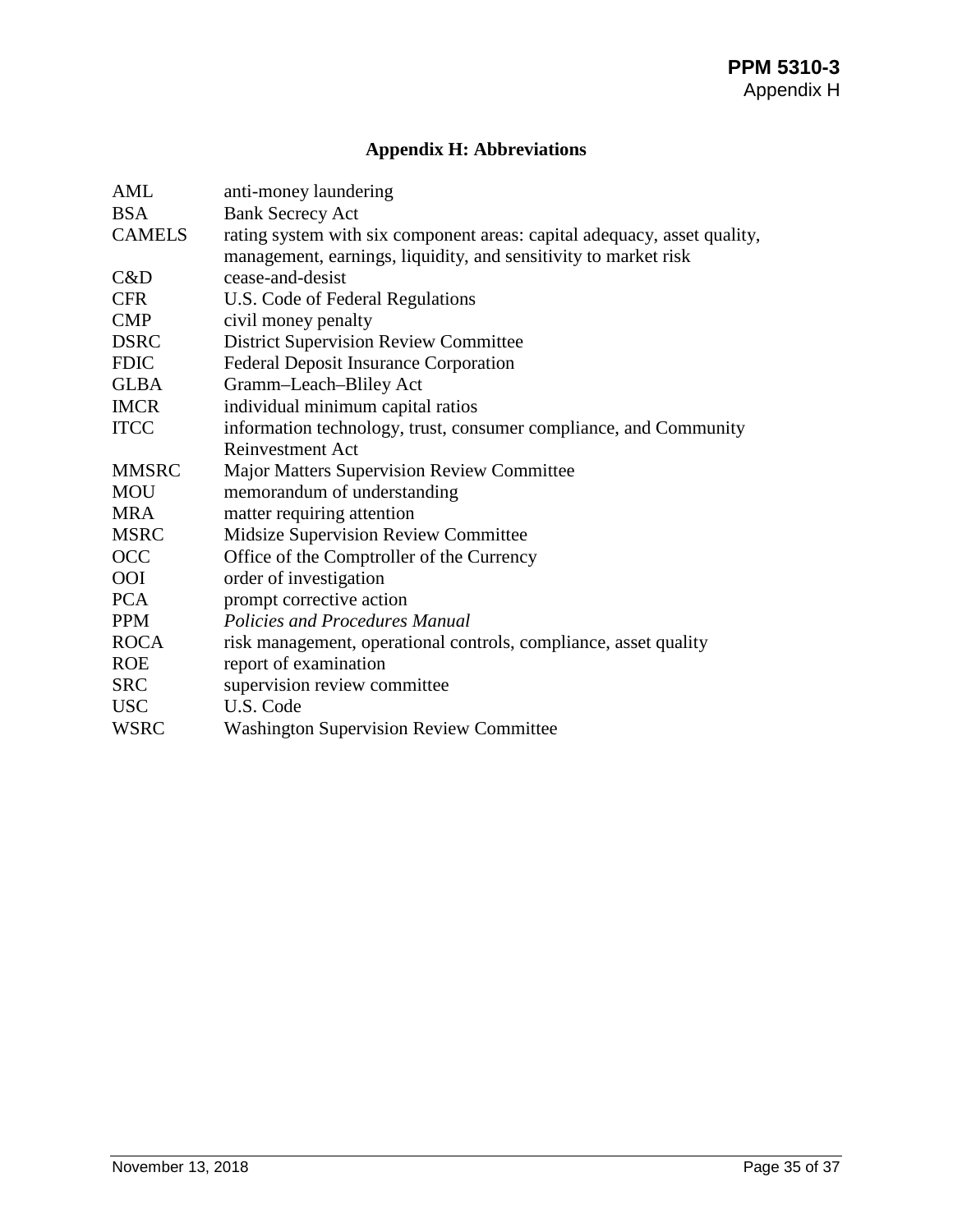## **Appendix I: References**

<span id="page-35-0"></span>References are generally applicable to national banks and federal savings associations unless otherwise noted.

## **Laws**

- 12 USC 24a(e)(2) and (3), "Provisions Applicable to National Banks That Fail to Continue to Meet Certain Requirements"
- 12 USC 1464, "Federal Savings Associations" (federal savings associations)
- 12 USC 1813(c)(2), "Definitions Relating to Depository Institutions"
- 12 USC 1818, "Termination of Status as Insured Depository Institution"
- 12 USC 1818(b), "Cease-and-Desist Proceedings"
- 12 USC 1818(c), "Temporary Cease-and-Desist Orders"
- 12 USC 1818(i), "Jurisdiction and Enforcement; Penalty"
- 12 USC 1818(s), "Compliance With Monetary Transaction Recordkeeping and Reporting Requirements"
- 12 USC 1818(u), "Public Disclosures of Final Orders and Agreements"
- 12 USC 1821(c)(5), "Insurance Funds, Appointment of Corporation as Conservator or Receiver"
- 12 USC 1831f, "Brokered Deposits"
- 12 USC 1831*o*, "Prompt Corrective Action"
- 12 USC 1831p-l, "Standards for Safety and Soundness"
- 12 USC 3102, "Establishment of Federal Branches and Agencies by Foreign Bank" (federal branches and agencies)
- 12 USC 3108, "Regulation and Enforcement" (federal branches and agencies)
- 12 USC 3110, "Penalties" (federal branches and agencies)
- 12 USC 3907, "Capital Adequacy"
- 12 USC 3909(d), "Civil Penalties; Assessment and Collection"

## **Regulations**

- 12 CFR 3, "Capital Adequacy Standards"
- 12 CFR 4, subpart C, "Release of Non-Public OCC Information"
- 12 CFR 5, "Rules, Policies, and Procedures for Corporate Activities"
- 12 CFR 5.39, "Financial Subsidiaries of a National Bank"
- 12 CFR 5.51, "Changes in Directors and Senior Executive Officers of a National Bank or Federal Savings Association"
- 12 CFR 6, "Prompt Corrective Action" (national banks and federal savings associations)
- 12 CFR 28.19, "Enforcement" (federal branches and agencies)
- 12 CFR 30, "Safety and Soundness Standards"
- 12 CFR 165, "Prompt Corrective Action" (federal savings associations)
- 12 CFR 303.243, "Brokered Deposit Waivers"
- 12 CFR 337.6, "Brokered Deposits"
- 12 CFR 359, "Golden Parachute and Indemnification Payments"